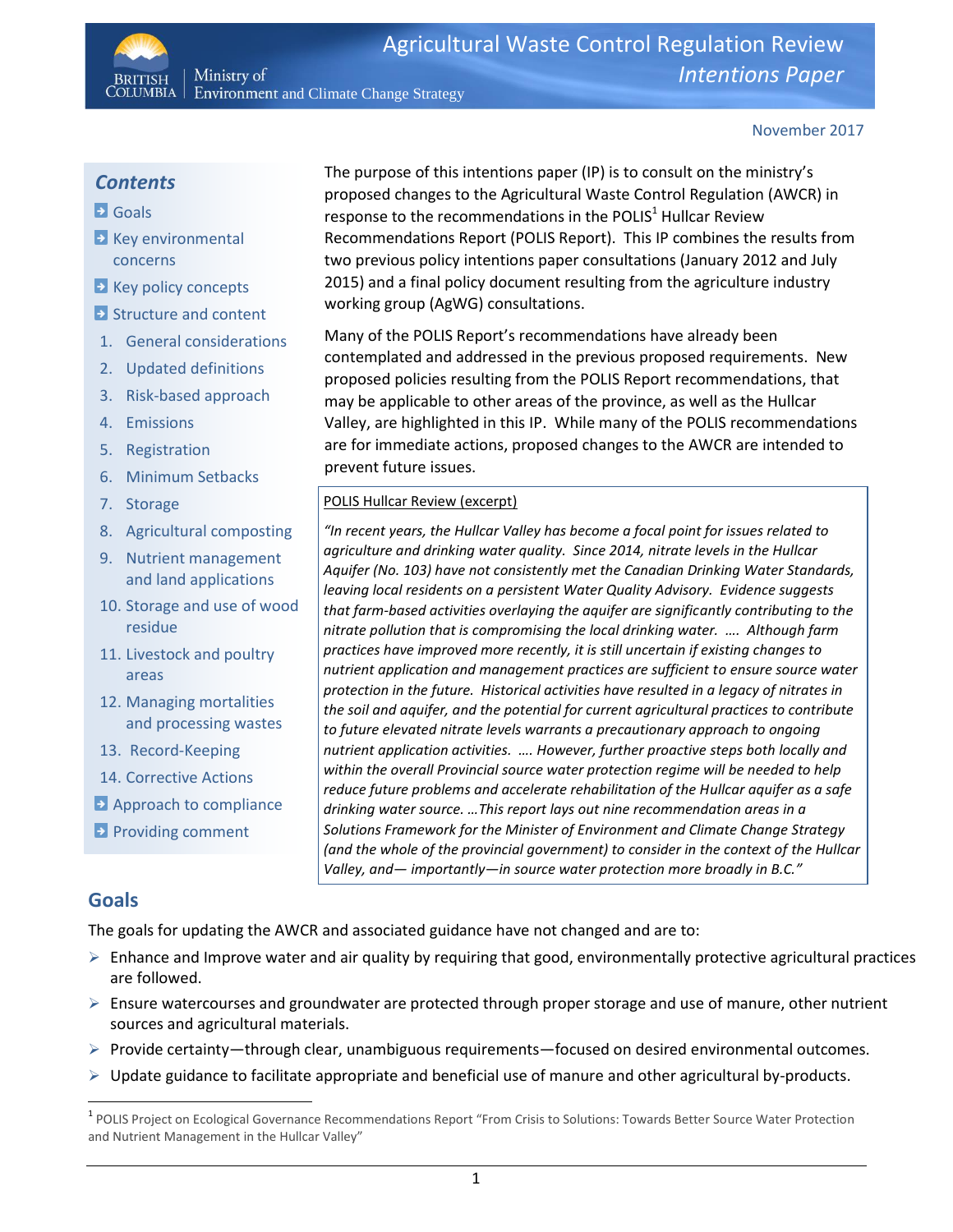# **Environmental concerns**

The AWCR describes practices for using, storing and managing agricultural waste in an environmentally sound manner and applies to all agricultural operations in the province. Good agricultural stewardship of the land base in B.C. supports environmentally protective values and should pose a low risk for adverse impacts to the environment. However, improper agricultural practices result in negative impacts to air, soil and water quality, as well as contribute to cumulative effects – from point and non-point sources.

Examples of negative impacts include:

- $\triangleright$  Excess nutrients (e.g., nitrogen, phosphorus) entering surface waters encourage algae growth – which depletes oxygen and contributes to eutrophication of water bodies – leading to fish and invertebrate die-off and human health concerns.
- $\triangleright$  Nitrates and pathogens entering drinking water sources (both surface water and groundwater sources) and posing risks to human health.

# *Key Policy Concepts*

- **Direct discharges to surface or** groundwater prohibited.
- **E** Regulatory requirements that lead to desired environmental outcomes.
- **E** Risk-based approach focused on a higher level of protection in higher risk areas, conditions and activities.
- **E** Corrective actions incorporated.
- **Encourage beneficial use of** agricultural by-products (i.e., manure) and appropriate agricultural management practices.
- $\triangleright$  Suspended solids and sediments entering surface water from soil erosion and runoff contributing to decreases in water quality.
- $\triangleright$  Emissions into the air from agricultural activities, such as ammonia and particulate matter from manure management activities, forced air ventilation systems and smoke from incinerators used on agricultural operations are of concern – particularly when emissions reach levels that impact respiratory health.

# **Key policy concepts**

Good agricultural practices reduce or eliminate these negative impacts, as well as benefit farmers and agricultural lands through efficient utilization of nutrients from manure and other materials. The proposed requirements include the following key policy concepts to address the concerns:

- Prohibit direct discharges (point sources, e.g., from pipes or spreading equipment) into surface water or groundwater.
- $\triangleright$  Address indirect discharges (non-point sources, e.g., contaminated runoff from fields that received manure application) causing negative or adverse effects in watercourses.
- $\triangleright$  Maintain emissions standards for biomass-fuelled boilers or heaters (added in 2008) and mortality incinerators.
- $\triangleright$  Achieve desired environmental outcomes through clear, unambiguous requirements.
- $\triangleright$  Use a risk-based approach that considers regional, geographic and climatic differences.
- $\triangleright$  Require a higher level of protective measures where there is a higher risk or potential for pollution.
- $\triangleright$  Incorporate corrective actions, and clear, compliance points.
- $\triangleright$  Encourage use of non-regulatory tools to facilitate good agricultural practices and the potential for beneficial use and appropriate management of manure and other agricultural byproducts.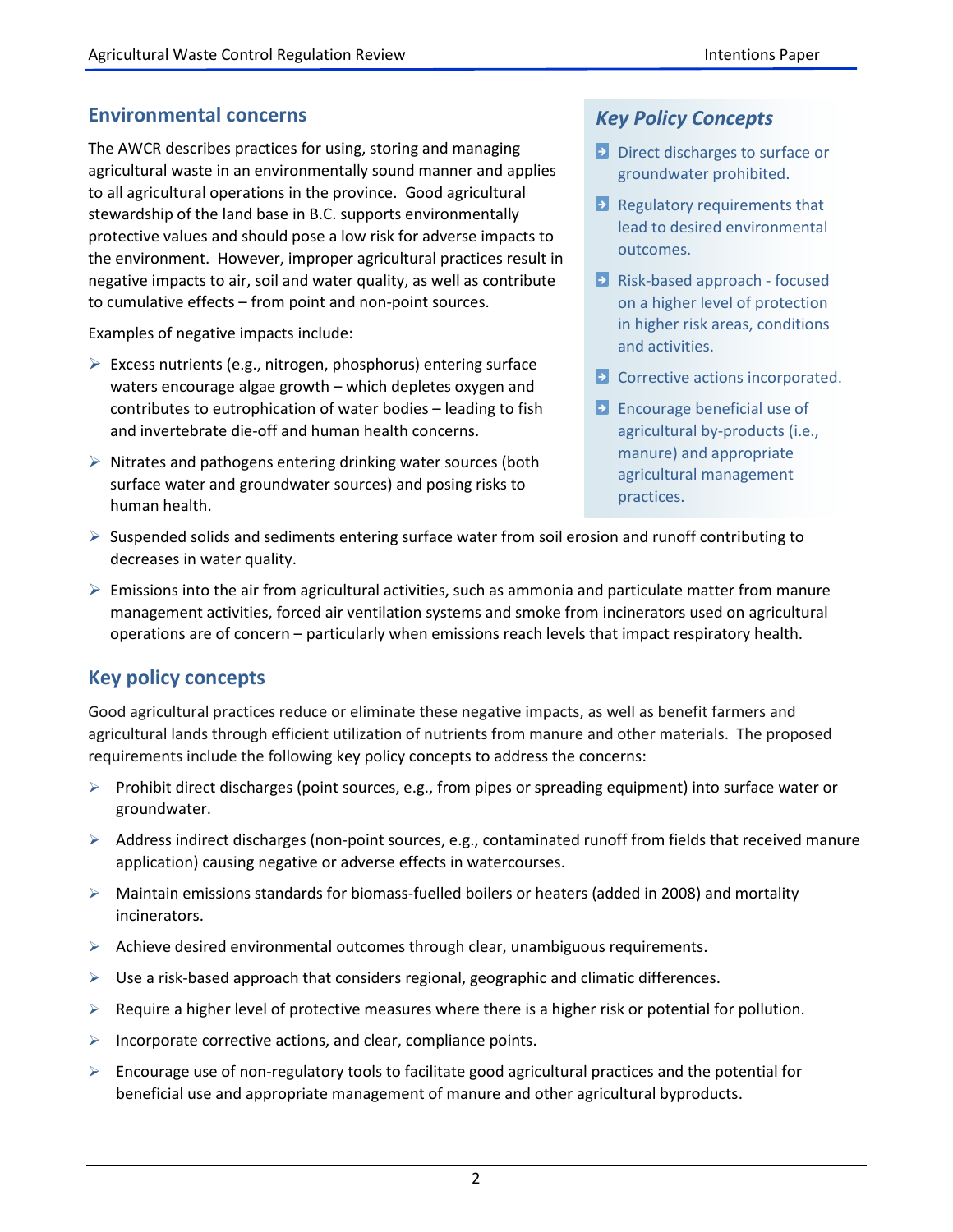# **Structure and content**

## **1. General considerations**

The proposed requirements will apply to all agricultural operations in the province – from small to large, hobby to commercial.

Requirements will be harmonized with existing related regulations, including the Organic Matter Recycling Regulation (OMRR), the newly enacted *Water Sustainability Act*, the *Farm Practices Protection Act* (FPPA), the *Public Health Act*, the *Forest & Range Practices Act,* the *Range Act,* and the *Land Act* – and their respective regulations, where they interact with agricultural activities.

The intent of the revisions is to not duplicate existing regulations. While good management practices may not be required under a regulation, they will assist in meeting policy objectives—for example, effective control of fugitive dust and odours (considered nuisance concerns)—will help reduce the attraction of wildlife and other vectors, addressing environmental concerns and environmental goals.

# **2. Updated definitions**

Definitions in the revised regulation will be updated to clarify scope, intent, and enforceability of regulatory provisions. For example, specifically defining what a 'fertilizer' is and what a 'soil conditioner' is; and using the term "agricultural by-product" to include manure, composted materials, soiled bedding, post-mushroom substrate and digestates, etc., rather than "agricultural waste".

# **3. Risk-based approach**

 $\overline{\phantom{a}}$ 

A risk-based approach will be used that focuses on desired outcomes. Consideration of risk to the environment involves four factors:

- **Location**  e.g., vulnerable aquifers, sensitive receiving environments, wetlands.
- **Climate**  e.g., amount of seasonal or annual rainfall.
- **Weather conditions**  e.g., windy, freezing temperatures.
- **Farming operation or activity**  e.g., confined livestock feeding areas, size of operation, agricultural composting, management and land application of nutrients.

Every agricultural operator needs to identify and understand the environmental concerns for their operation and agricultural land-base, taking these four factors into account in their management decisions. Higher risk operations or activities, particularly in high risk areas or during high risk conditions, warrant specific protective measures. In certain circumstances, an equivalent level of protection to a minimum requirement may be considered.

**High risk areas** are areas where, due to permanent or usual geographic, topographic or climatic conditions, there is a high risk for adverse impact on the environment or human health, and include: a high precipitation area<sup>2</sup>; land over a vulnerable aquifer<sup>3</sup>; and regionally-defined sensitive receiving environments or areas, such as a phosphorus-sensitive area<sup>4</sup>;

**High risk areas** and **conditions** will be defined in the regulation – with a list included in a Schedule. An interactive map with high risk areas outlined on it is planned to be included in guidance materials.

 $^2$  An area of the province that receives an average of 600 mm or more during the period beginning October 1 and ending on April 30 of the next year.

<sup>&</sup>lt;sup>3</sup> An area having one or more aquifers classified as highly or moderately vulnerable under the <u>British Columbia Aquifer Classification</u> [System.](http://www.env.gov.bc.ca/wsd/plan_protect_sustain/groundwater/aquifers/Aq_Classification/Aq_Class.html#class)

 $^4$  A watercourse with high phosphorus loading, due to a high risk for impacts from runoff, and includes an area around the watercourse that contributes to the loading.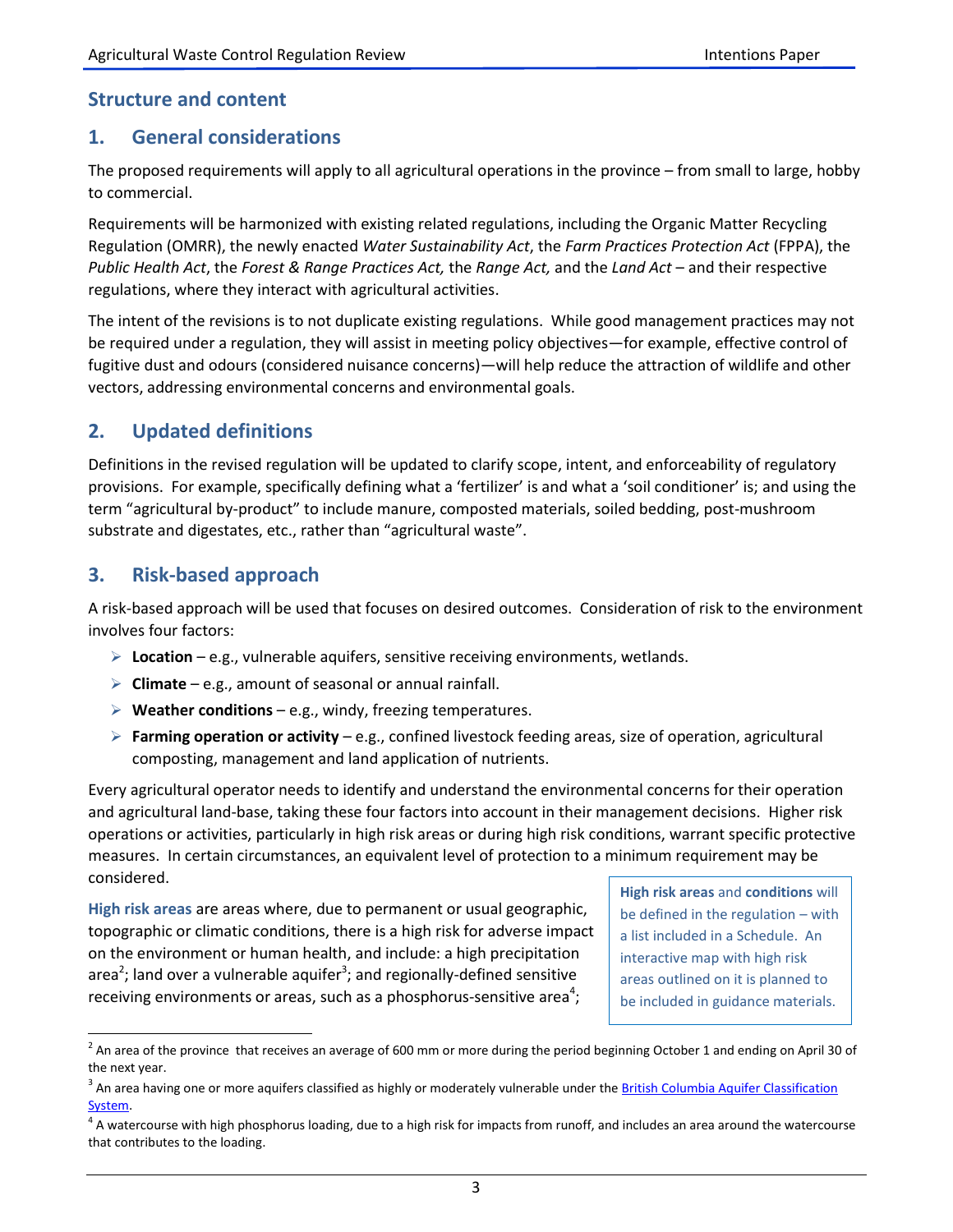**High risk conditions** are conditions in which, due to temporary, intermittent or irregular topographic, climatic or other conditions, there is a high risk for adverse impact on the environment or human health; and include: strong, windy conditions that can pick up and move solids or particulate matter; storm events; the degree of field slope towards a watercourse; and intense or high rainfall periods.

**A level of protection more stringent** than the basic requirements will be required where there is a constant high risk, e.g., over a vulnerable aquifer, and when there is intermittent high risk, e.g., during a high rainfall event. For example, an agricultural operation located over a vulnerable aquifer will need to store manure and other nutrient sources on an impermeable<sup>5</sup> surface.

Other protective measures include: covering temporary field storage from October 1 to April 1, no land application periods, and incorporating nutrient management planning. A higher level of protective measures may be specified on a periodic basis, for a certain period of time, or if a director has specific concerns, or there is a chronic problem with a particular location or situation. Protective measures for high risk areas and conditions that are specific to each topic are set out in the following topic sections.

## **4. Emissions**

### General Prohibition

 Agricultural operations will need to ensure that dust, feathers, and particulate matter from forced air ventilation systems used in the agricultural operation do not enter a watercourse, a domestic water source, or cross a property boundary.

### Odours not prohibited

- Odours from agricultural operations or activities will not be restricted providing such operations or activities are carried out in accordance with requirements and meet standards. Odourous compounds that meet the definition of an air contaminant will be prohibited.
	- An odourous compound is considered an air contaminant under the *Environmental Management Act* (EMA) if the nature of the odour is such that it causes, or is substantially at risk of causing, damage to the environment, or injury, harm or material discomfort to the health or safety of a person.

## **5. Registration - Boilers and heaters**

- Agricultural operations using a boiler or heater for agricultural purposes will continue to be required to be registered (section 4 of the Waste Discharge Regulation (WDR)).
	- An exemption for small boilers and heaters (0.15 MW or less) is newly proposed. This will be contingent on the boiler or heater being certified to meet the Canadian Standard or US Standard.<sup>6</sup>

#### **Fuel restrictions**

 $\overline{a}$ 

 Only biomass, manufactured fuels, natural gas, propane, low-sulphur fuel, biogas, or landfill gas may be used as fuel for a boiler or heater.

## **Emission standards for biomass-fuelled boilers and heaters**

 When using biomass as fuel, emissions from a boiler or heater will be required to meet the following emission standards (Table 1.), except during the first 60 minutes after a boiler or heater is started and on beginning shut down procedures.

<sup>&</sup>lt;sup>5</sup> Impermeable includes: soil with a 1x10<sup>-7</sup> cm/s or lower hydraulic conductivity, a synthetic liner or tarp, or concrete pad.

<sup>&</sup>lt;sup>6</sup> "Canadian standard" means "CSA B415.1-10 Performance testing of solid-fuel-burning heating appliances", published by the Canadian Standards Association; and "US standard" means the following standards published by the United States Environmental Protection Agency, in relation to boilers and furnaces, and are roughly equivalent for emission limits.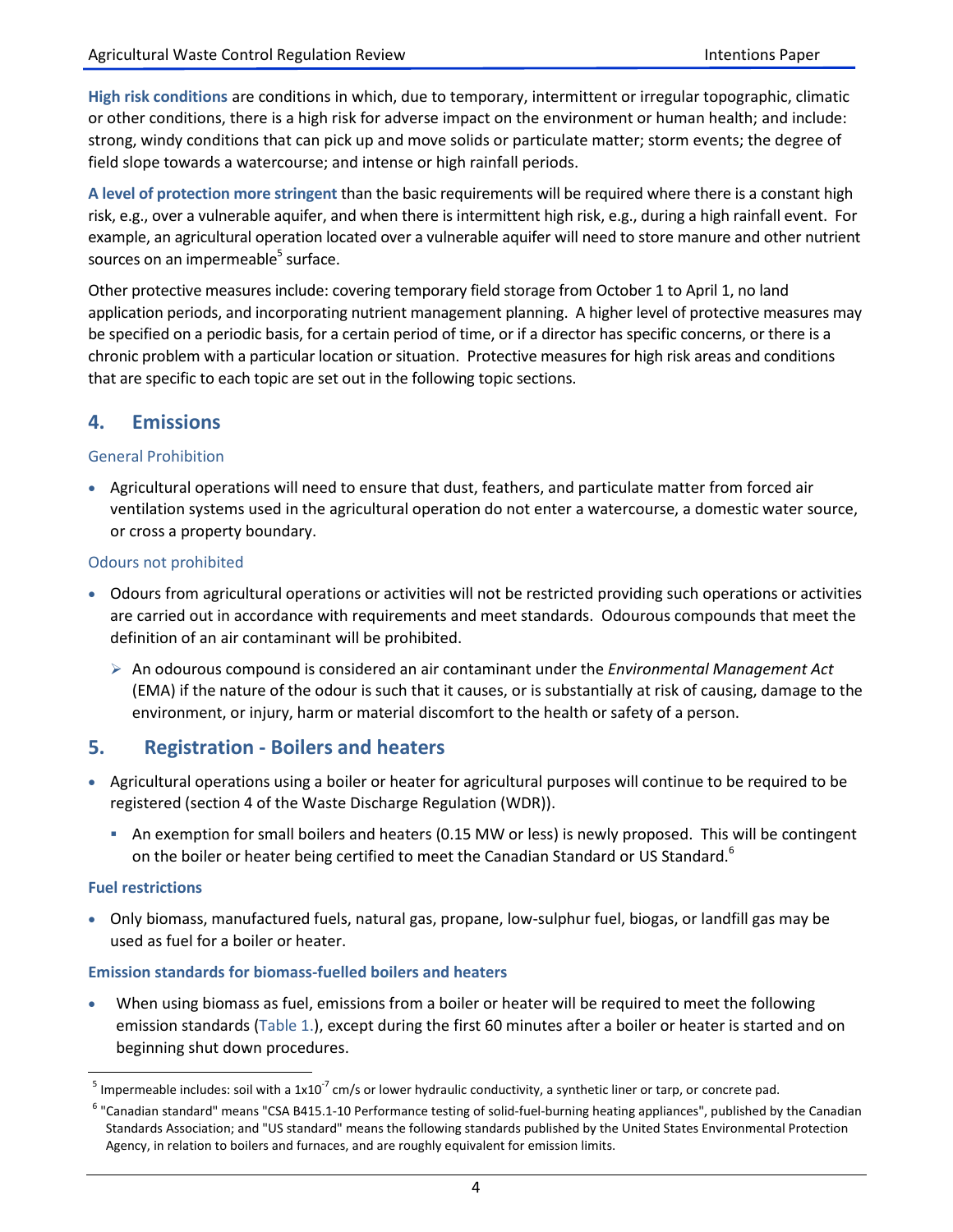| Table 1. Emissions from Bollers and Heaters Fuelled by Biomass |                                |                      |  |
|----------------------------------------------------------------|--------------------------------|----------------------|--|
| <b>Boiler or heater capacity</b>                               | <b>Particular Matter Limit</b> | <b>Opacity Limit</b> |  |
| Less than or equal to 1 MW                                     | 120 mg/m <sup>3</sup>          | 20%                  |  |
| Greater than 1 MW up to 3 MW                                   | 50 mg/m <sup>3</sup>           | 10%                  |  |
| Greater than 3 MW                                              | 35 mg/m <sup>3</sup>           | 10%                  |  |

Table 1. Emissions from Boilers and Heaters Fuelled by Biomass

A director may set a minimum stack discharge height for a boiler or heater fuelled by biomass.

### **Testing and monitoring for biomass-fuelled boilers and heaters**

### **Opacity testing**

- An agricultural operator will be required to visually assess the opacity of the emissions from a boiler or heater as least once during each day of operation.
- If the emissions from a boiler or heater exceed the opacity limit, agricultural operator will be required to record the date on which emissions limits were exceeded, and take corrective action to reduce the emissions below the limits.

## **Particulate matter testing**

- Emissions of particulate matter (PM) from a boiler or heater having a capacity of more than 1 MW will require testing,
	- a) within 6 months after installing, or modifying the boiler or heater to increase its capacity to more than 1 MW, or modifying it by 25% or more,
	- b) at least once during each 7 month heating period (from October  $1<sup>st</sup>$  to April 30<sup>th</sup>), and
	- c) if the boiler or heater has a capacity of less than 3 MW and is fuelled exclusively by manufactured wood fuel, at least once during every 19 month period (from October  $1<sup>st</sup>$  to April 30<sup>th</sup>, or every second heating season);
- PM emissions will need to be determined under standard conditions of 20°Celsius (C), 101.3 kilopascals (kPa) dry gas and 8% oxygen  $(O_2)$ ; when the boiler or heater is operating under normal operating conditions, at 75% or more of its capacity, except during the first 60 minutes after the boiler or heater is started and on beginning shut down procedures; and fuelled only by biomass.
- The testing method will require approval by a director.
- If the emissions from testing exceed the PM standard limits, the agricultural operator will be required to immediately notify a director; take corrective action to reduce the emissions below the PM limits within 30 days after notifying the director; and have emissions from the boiler or heater tested for particulate matter within 6 months after corrective action has been taken, and at least once in the next 7 month heating period (from October 1 to April 30 of the next year).
- In addition to the testing or monitoring requirements, a director may require a person who uses a boiler or heater to test or monitor the boiler or heater in response to a specific issue or complaint, or as part of a general compliance audit.

#### **Record-keeping requirements**

• The following records and supporting documentation that will be required to be kept if using biomass as a fuel for a boiler or heater include the type, source and quantity of fuel burned by the boiler or heater; all inspections and maintenance of the boiler or heater; and the results of testing or monitoring.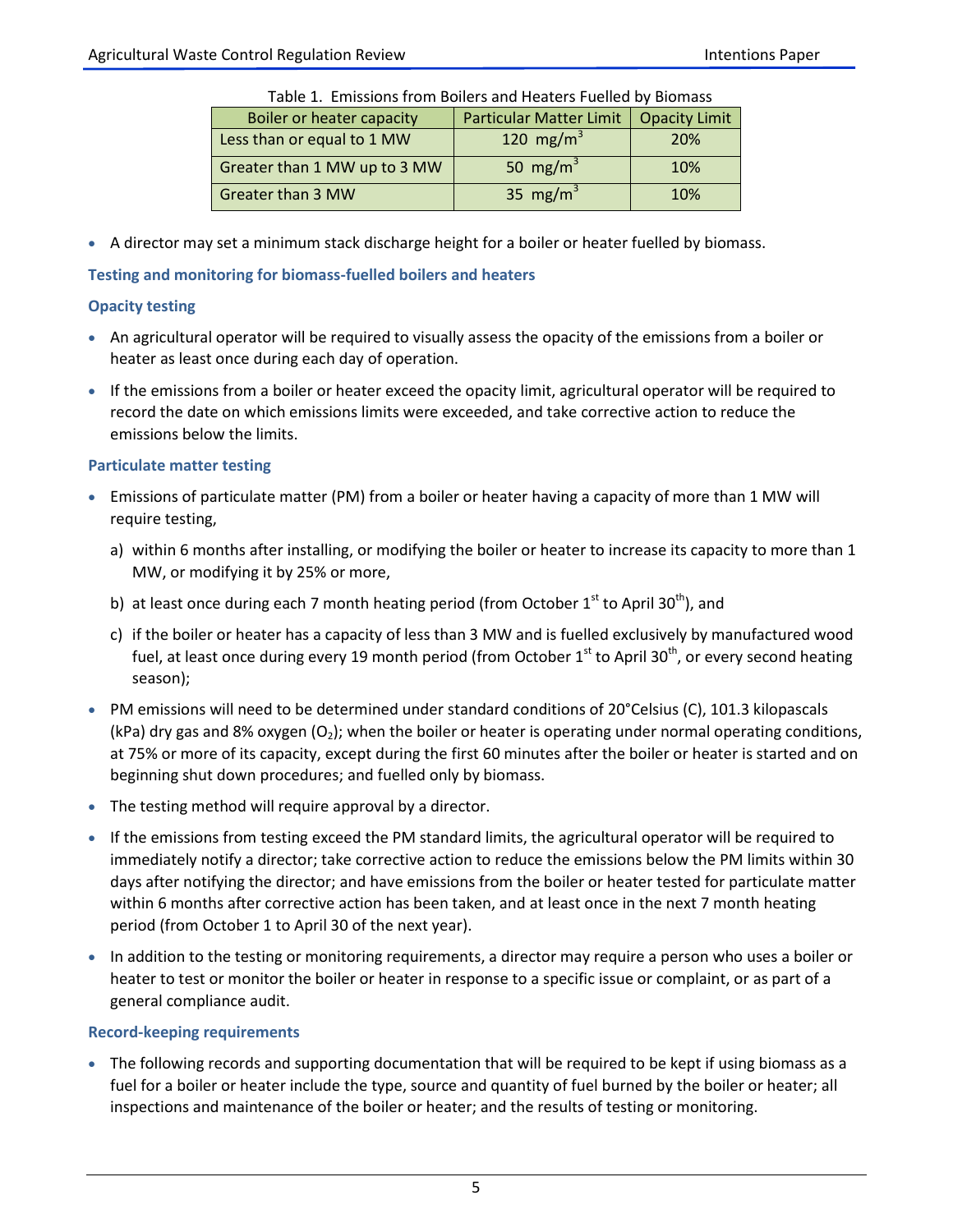The records and supporting documentation will be required to be kept for at least 3 years after the record was made, and be submitted to a director or an officer within 5 business days of a request for them being made by a director or officer.

## **6. Minimum Setbacks**

Minimum setback distances that support desired environmental outcomes and good agricultural practices will continue to be required for:

- $\triangleright$  permanent storage structures, and composting structures;
- $\triangleright$  temporary field storage of manure, other agricultural by-products, nutrient sources and soil conditioners; and outdoor composting sites;
- $\triangleright$  storage and use of wood residue;
- $\triangleright$  land applications of manure, other agricultural by-products, nutrient sources and soil conditioners; and
- $\triangleright$  mortality management (including burial, incineration and composting).

Minimum setbacks act as a buffer to reduce risks that leachate or contaminated surface runoff would negatively impact water quality. Setback distances associated with surface water protection and the kinds of practices or setbacks associated with groundwater protection may differ. In high risk areas or high risk conditions, and in cases of specific concerns or chronic problems, a greater setback distance may be required by a director.

Table 2. (following), outlines the required minimum setbacks from drinking water sources, and watercourses that will remain the same as the current AWCR, while setbacks for land applications, and from property boundaries are newly proposed, and are consistent with local government bylaws and other regulations (e.g., the B.C. *Drinking Water Protection Act*).

| Table 2.                                                   | Proposed minimum setback distances from |                                                                       |                                                      |  |
|------------------------------------------------------------|-----------------------------------------|-----------------------------------------------------------------------|------------------------------------------------------|--|
| Type of structure or activity                              | Domestic Water Source                   | Top of watercourse bank,<br>or high water mark                        | Property boundary (of the<br>agricultural operation) |  |
|                                                            |                                         | For manure, other agricultural by-products and other nutrient sources |                                                      |  |
| Permanent storage structures                               | 30 meters                               | 15 meters                                                             | 4.5 meters                                           |  |
| <b>Composting structures</b>                               | 30 meters                               | 15 meters                                                             | 4.5 meters                                           |  |
| On-ground under outdoor pen storage                        | 30 meters                               | 15 meters                                                             | 4.5 meters                                           |  |
| Temporary field storage if stored for<br>less than 2 weeks | 30 meters<br>15 meters                  |                                                                       | 4.5 meters                                           |  |
| Temporary field storage if stored for 2<br>weeks or more   | 30 meters                               | 30 meters                                                             | 4.5 meters                                           |  |
| <b>Outdoor composting site</b>                             | 30 meters                               | 15 meters                                                             | 4.5 meters                                           |  |
| Land applications                                          | 30 meters                               | 1.5 meters                                                            | 1.5 meters                                           |  |

Red text are new proposed minimum setbacks.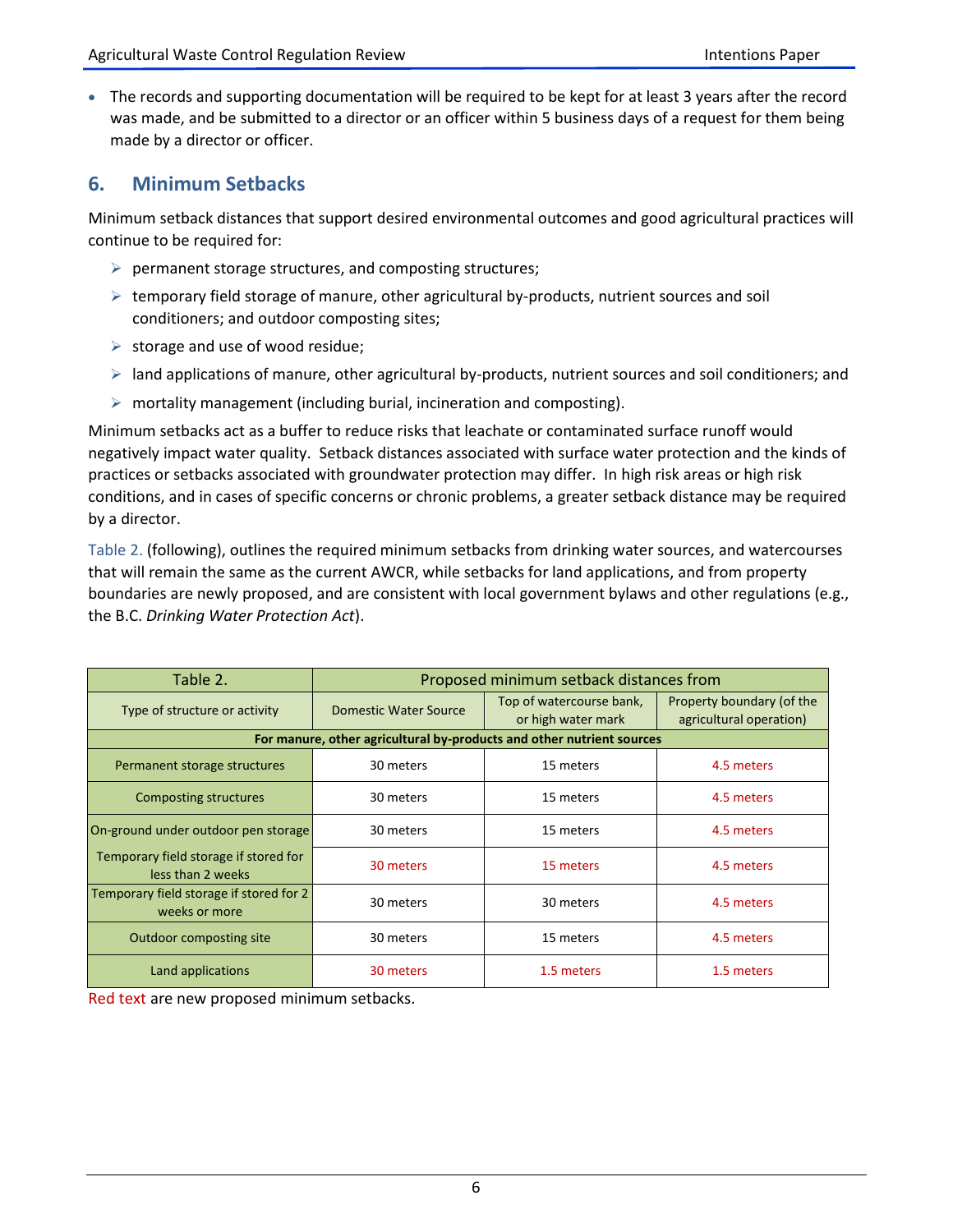Table 3. (following), sets out minimum setbacks required for management of mortalities on agricultural operations, with current setbacks that remain the same, and newly proposed setbacks from property boundaries.

| Table 3.                                                       | Proposed minimum setback distances from |                                                   |                                                         |                                              |  |
|----------------------------------------------------------------|-----------------------------------------|---------------------------------------------------|---------------------------------------------------------|----------------------------------------------|--|
| Type of activity                                               | Domestic Water Sourcel                  | Top of watercourse<br>bank,<br>or high water mark | Property<br>boundary (of the<br>agricultural operation) | Between pits closed<br>less than<br>10 years |  |
| <b>Disposal of Mortalities and Solid and Semi-solid Wastes</b> |                                         |                                                   |                                                         |                                              |  |
| <b>Edges of Burial pit</b>                                     | 30 meters                               | 30 meters                                         | 4.5 meters                                              | 60 meters                                    |  |
| Incinerator                                                    | 30 meters                               | 15 meters                                         | 7.5 meters                                              |                                              |  |
| <b>Outdoor composting site</b>                                 | 30 meters                               | 15 meters                                         | 4.5 meters                                              |                                              |  |
| Composting structures                                          | 30 meters                               | 15 meters                                         | 4.5 meters                                              |                                              |  |
| Confined Livestock Areas (CLAs, e.g., feedlots, pastures)      |                                         |                                                   |                                                         |                                              |  |
| CLAs with 10 or more animal units<br>(AU)                      | 30 meters                               | 30 meters                                         | 1.5 meters                                              |                                              |  |
| CLAs with less than 10 animal<br>units (AU)                    | 30 meters                               | 5 meters                                          |                                                         |                                              |  |
| Seasonal Feeding Areas and Grazing Areas (if applicable)       |                                         |                                                   |                                                         |                                              |  |
| On-ground feeding locations, and<br>mobile feeding bins        | 30 meters                               | 30 meters                                         | 4.5 meters                                              |                                              |  |

Red text are new proposed minimum setbacks.

## **7. Storage**

 $\overline{a}$ 

The objective for the proposed storage requirements is protection of air quality, surface water quality and groundwater quality by limiting negative impacts from emissions, leachate and contaminated runoff that can be generated by agricultural activities, such as storage.

The proposed requirements include:

- Agricultural by-products (including manure, composted materials, soiled bedding, post-mushroom substrate and digestates, etc.) will be allowed to be stored on an agricultural operation only if they are produced or used for agricultural purposes on that an agricultural operation.
	- An exception for liquid manure storage is proposed to accommodate a practice on some agricultural operations (e.g., dairy) — liquid manure may be stored temporarily off-site at another agricultural operation, or at a 'central storage' location, only in a permanent liquid manure storage structure, without the requirement for use at the off-site storage location. The land owner where the alternate permanent liquid manure storage is located will be responsible for following environmentally protective storage requirements (i.e., no leaks or overflows).
- An agricultural operation will be required to have sufficient storage capacity for all nutrient sources<sup>7</sup> until the nutrients are able to be used as a fertilizer, or soil conditioner, or distributed off-site.
	- Distribution of agricultural by-products to other agricultural operations for use will not be restricted provided that handling and transport of the materials does not allow escape of the materials or leachate.

 $^7$  any source of nutrients used as a fertilizer or soil conditioner, including manure, composted materials, digestate, etc.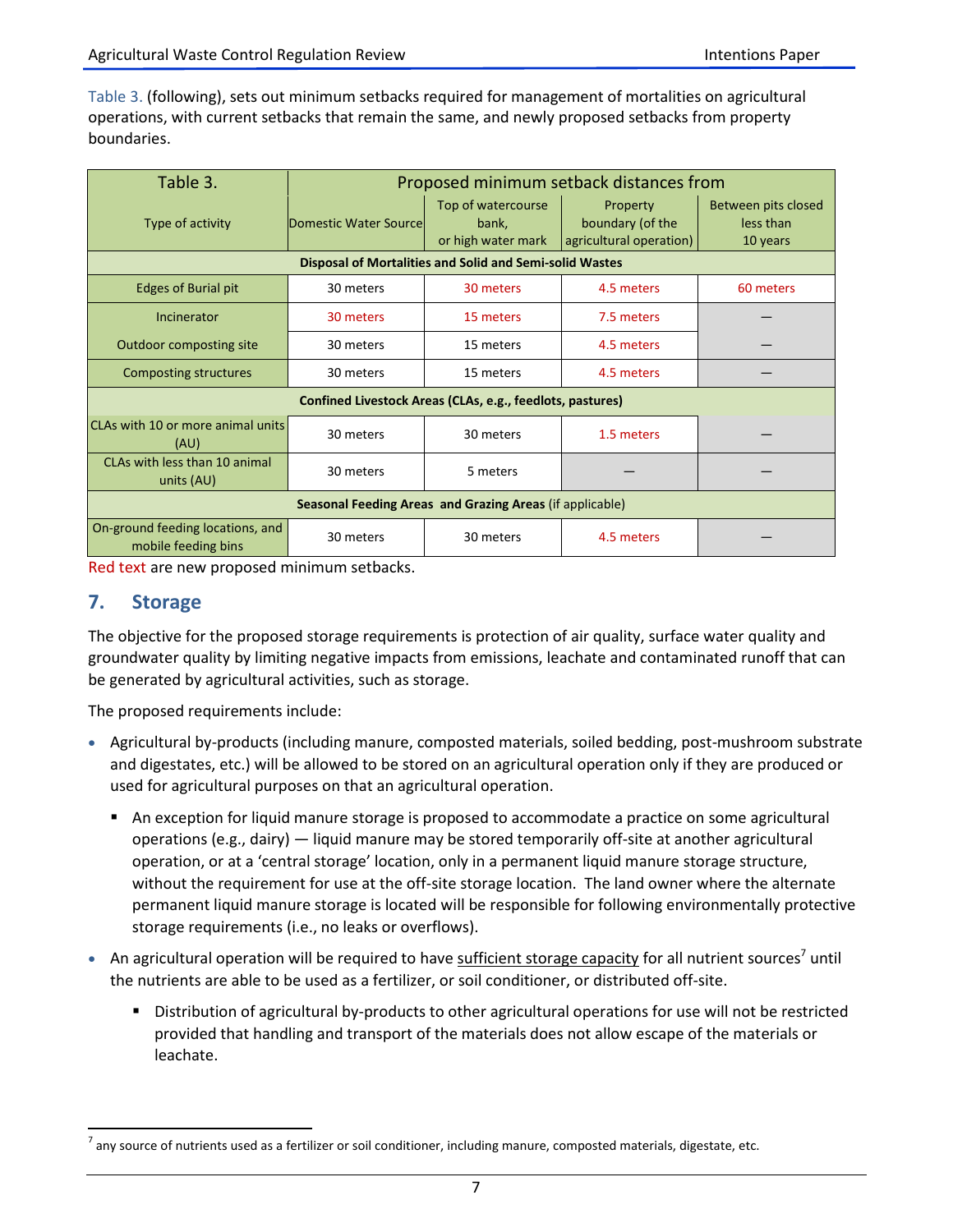**Allowable storage methods** include: permanent storage structures for solids and liquids (including liquid fertilizing materials and used fertigation waste water from horticultural operations); temporary field storage only for solids; and, in the case of fur-bearing animals, manure and soiled bedding may be stored on the ground under their outdoor pen structures. Effective measures will be required to control and prevent splash-outs from this on-ground under-pen storage, and to divert precipitation water from entering the onground under-pen stored materials.

### POLIS Report recommendation

 $\clubsuit$  The POLIS Report recommends that the ministry investigate concerns around the integrity of manure "pipelines" as high threat activities to groundwater.

#### Ministry response

- The ministry previously proposed a requirement for transport of liquids, as below.
- Transport of liquids from storage (e.g., between fields or across properties, including by truck, tank, or in above-ground or below-ground piping) will not be allowed to leak or overflow into watercourses or groundwater.
- All storage will need to be managed to prevent leachate, contaminated surface runoff, dust or solid particles from entering a watercourse, going beyond property boundaries, or leaching into groundwater, to minimize unacceptable odours that may result in air contaminants, and to deter attraction and access by wildlife, domestic pets and other vectors.
- Permanent storage structures and temporary field storage will need to follow minimum setbacks (see Setback Table 2. on page 6).
	- **Existing permanent storage structures may not need to meet the proposed new minimum property** boundary setback provided that they do not leak or overflow.
- New or modified (by 10% or more) permanent liquid manure storage structures (including earthen storage) will be required to be designed by a qualified professional (QP) and built according to that design.

Specific protective measures proposed for **temporary field storage** include maximum 7 month storage duration, not located on areas having standing water, on water-saturated soils, or on a low-lying area in a field prone to weather-related seasonal flooding, and not on the same site in the field from year to year over a 3 year period.

 A temporary field stored pile will need to be used up over the growing season, or the pile will need to be moved.

#### **Storage in high risk areas**

 In a **high precipitation area**, temporary field storage will be required to be covered during the period beginning on October 1 and ending on April 1 of the following year. Over **vulnerable aquifers**, temporary field storage, permanent storage structures and on-ground under-pen storage systems that are modified or new, will be required to be on an impermeable base, and have a minimum of 2 meters vertical distance below the whole structure to the seasonal high water table.

## **High risk conditions**

An agricultural operator is expected to monitor their operation and activities for impending high-risk conditions, and

a) assess the effectiveness of existing measures or controls during high-risk conditions, to ensure that contaminated surface runoff, waste water, leachate, solids and particulate matter from storage are prevented from entering watercourses, groundwater or going beyond property boundaries, and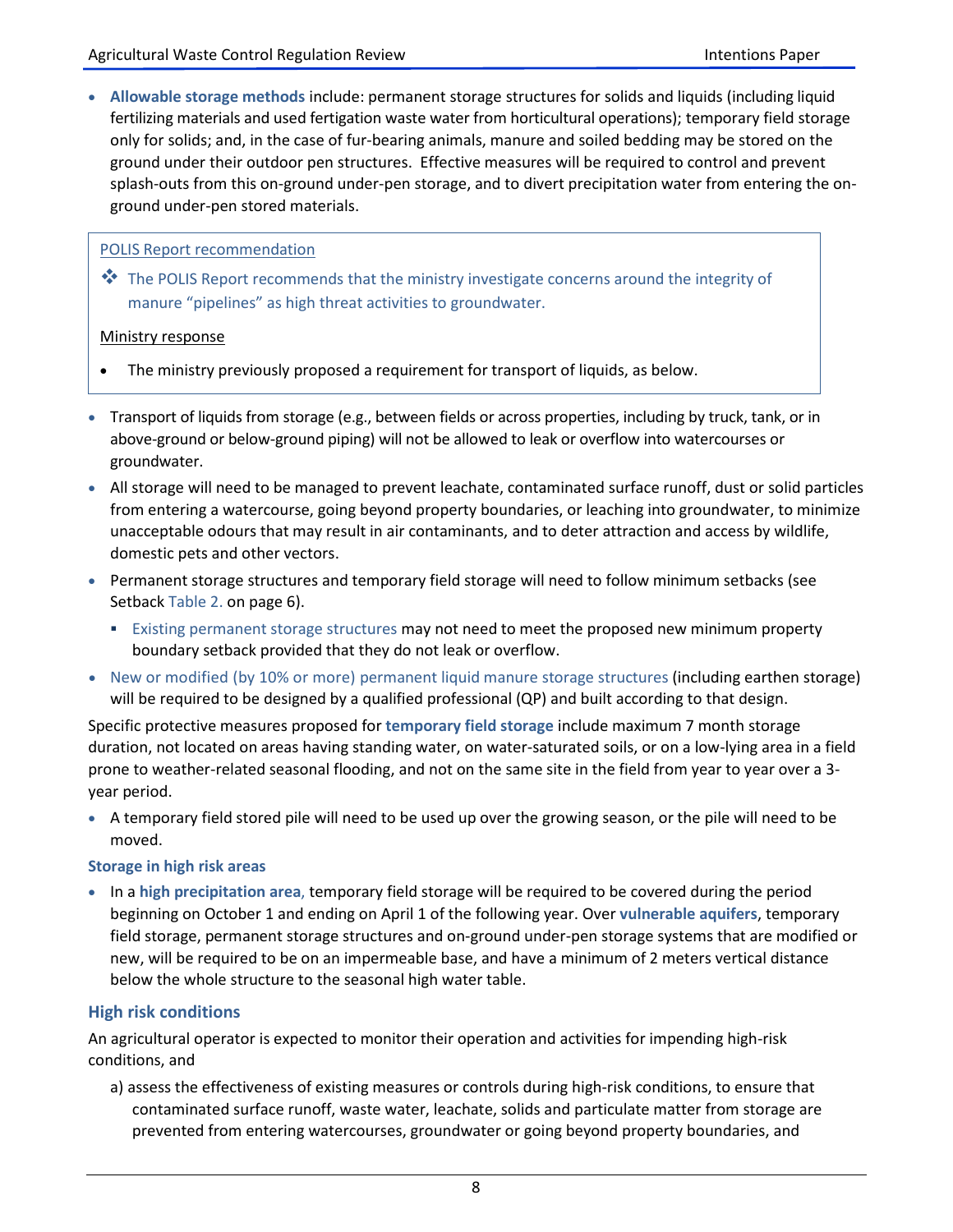b) take immediate corrective action to remedy the situation.

 $\triangleright$  For example, during strong, divergent, windy conditions, storm events, or periods of short-term intense or high rainfall, temporary field storage needs to be completely covered, and fixed so it cannot move.

#### POLIS Report recommendation

\* The POLIS Report recommends that the requirement for an impermeable liner for the base of the storage should apply to all **existing and new** permanent and temporary manure storages, including earthen storages for liquid manure (unlined manure lagoons).

#### Ministry response

- The ministry previously proposed a requirement for new and modified earthen storages to be designed by a qualified professional. (Updated guidance for design and preparation of storage structures will include an impermeable base layer.)
- The ministry is proposing a new requirement for existing earthen storages for liquid manure specifically over vulnerable aquifers, that within two years of a new revised regulation, a QP assessment needs to be conducted to ensure no leaks. If found to be leaking, an impermeable base layer (or liner) or a replacement will be required.

# **8. Agricultural composting**

The agricultural composting process under the AWCR generally involves on-site composting of manure and other agricultural byproducts, and can follow a natural, aerobic bio-degradation process. By contrast, the Organic Matter Recycling Regulation (OMRR) composting requirements have a strict documentation of temperatures, retention times and turning regimen.

The Organic Matter Recycling Regulation (OMRR) will continue to apply if the composted material contains non-agricultural materials, or if the composted material is distributed (sold or given away) and marketed using the terms "compost" or "composted" product.

The OMRR's more restrictive requirements are not proposed for agricultural composting, but agricultural operators will be required to follow the same protective measures as other agricultural activities with potential for emissions, leachate or contaminated runoff to negatively impact the environment, such as minimum setbacks (see Table 2. on page 6).

- Specifically, this includes preventing leachate, contaminated surface runoff or solid particles and dust from entering a watercourse, going beyond property boundaries, or leaching into groundwater, minimizing unacceptable odours that may result in air contaminants, and deterring the attraction and access by wildlife, domestic pets and other vectors.
- The ministry does not intend to restrict movement between agricultural operations of agricultural byproducts and composted materials in support of good nutrient management. The current requirement will continue to be allowed—that is, agricultural by-products may be composted on an agricultural operation only if they are generated on that same agricultural operation, or if they are generated on other agricultural operations, but brought on to be composted for use on that same agricultural operation.

#### **High risk areas and conditions**

- In a **high precipitation area**, a composting structure and an outdoor agricultural composting pile will be required to be covered during the period beginning on October 1 and ending on April 1 of the following year.
- Over **vulnerable aquifers**, a composting structure and an outdoor agricultural composting pile will be required to be on an impermeable base.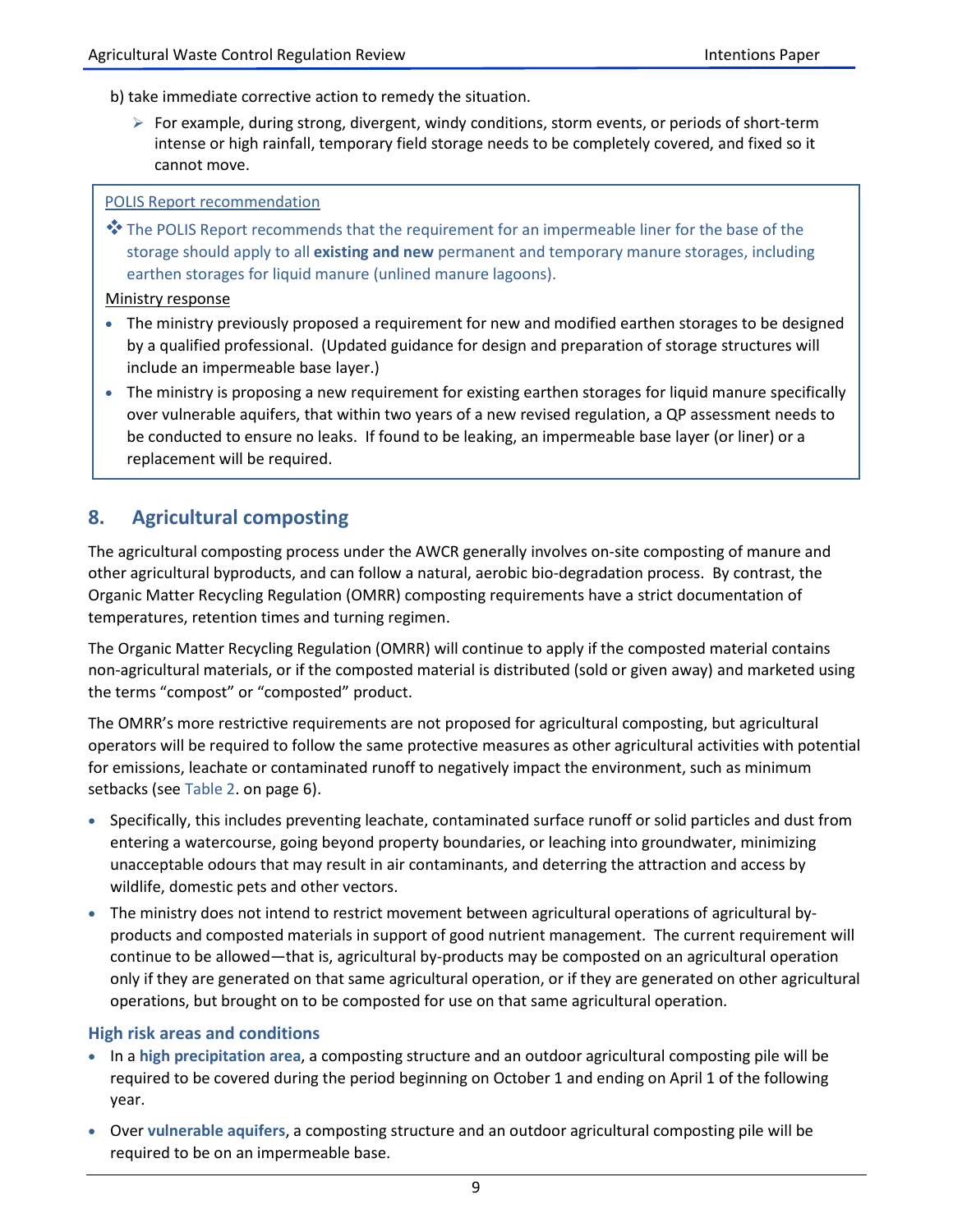- $\triangleright$  Production of mushroom growing media (termed Phase 1 'composting') is regulated under the Mushroom Compost Facilities Regulation. The proposed revisions will apply to the agricultural activities involved in growing mushrooms, including once the composted mushroom substrate is brought on to be used on the agricultural operation to grow mushrooms.
- Activities related to mushroom production will be required to follow the same protective measures as for other agricultural activities and agricultural by-products with potential for emissions, leachate or contaminated runoff to negatively impact the environment.

# **9. Nutrient management and land applications**

The main objectives for the proposed requirements for nutrient management are to encourage the efficient use of nutrients and to minimize and eliminate where possible, the risk of:

- $\triangleright$  runoff containing nutrients and pathogens entering watercourses, or drinking water sources,
- $\triangleright$  nutrients leaching into groundwater; and
- $\triangleright$  accumulation of excess nutrients in the environment.

### **Nutrient management**

Nutrient management is an integral component of agriculture, but is not a requirement in the current regulation. Nutrient management is a newly proposed requirement. While application of nutrients in an appropriate manner and at appropriate rates supports healthy crops and crop growth, nutrients applied incorrectly, in excess of crop requirements, or at the wrong time can run off into watercourses and leach into groundwater, negatively impacting water quality, ecosystems and human health. Good agricultural practices include managing nutrients to reduce or eliminate these negative impacts, as well as benefit crop production.

Nutrient management and proper land application of nutrients involves consideration of the '4R Plant Nutrition System' developed by the International Plant Nutrition Institute (IPNI)<sup>8</sup>. The 4R's system consists of applying nutrients at the 'Right Source, Right Rate, Right Time and Right Place'. The 'Right Source' and the 'Right Rate' components relate to the AMOUNT of nutrients being applied, and the 'Right Time', and the 'Right Place' components relate to **HOW** the nutrients are applied.

The proposed requirements will apply to all materials containing nutrients that are land applied. The main nutrients of concern are nitrogen and phosphorus (pathogens are also of concern), as they have the potential to cause adverse impacts to human health and the environment.

- Nutrients will be required to be applied according to a calculated application rate and in a manner that minimizes the risks of nutrient losses to the environment. A nutrient management plan (NMP) is recommended for all applications of nutrients.
- At a minimum, appropriate application rates will need to be calculated based on crop nutrient requirements and take into account all nutrient sources, including soil residual nutrient levels.
- Soil tests are needed to perform due diligence and ensure compliance with the regulation.
- Soils tests and nutrient source tests will need to be current and representative.
- The application of nitrogen from all nutrient sources will be required to not exceed the agronomic nitrogen rate.
- The application of phosphorus will be required to be based on Crop P requirement and Crop P removal.
- Calculations and the information used to calculate an application rate may be requested, or required by a director.

agronomic nitrogen rate means: the application rate at which the available nitrogen from all nutrient sources meets the nitrogen production recommendation for the crop being grown in the year of application.

 $\overline{a}$ <sup>8</sup> International Plant Nutrition Institute, Norcross, Georgia, USA.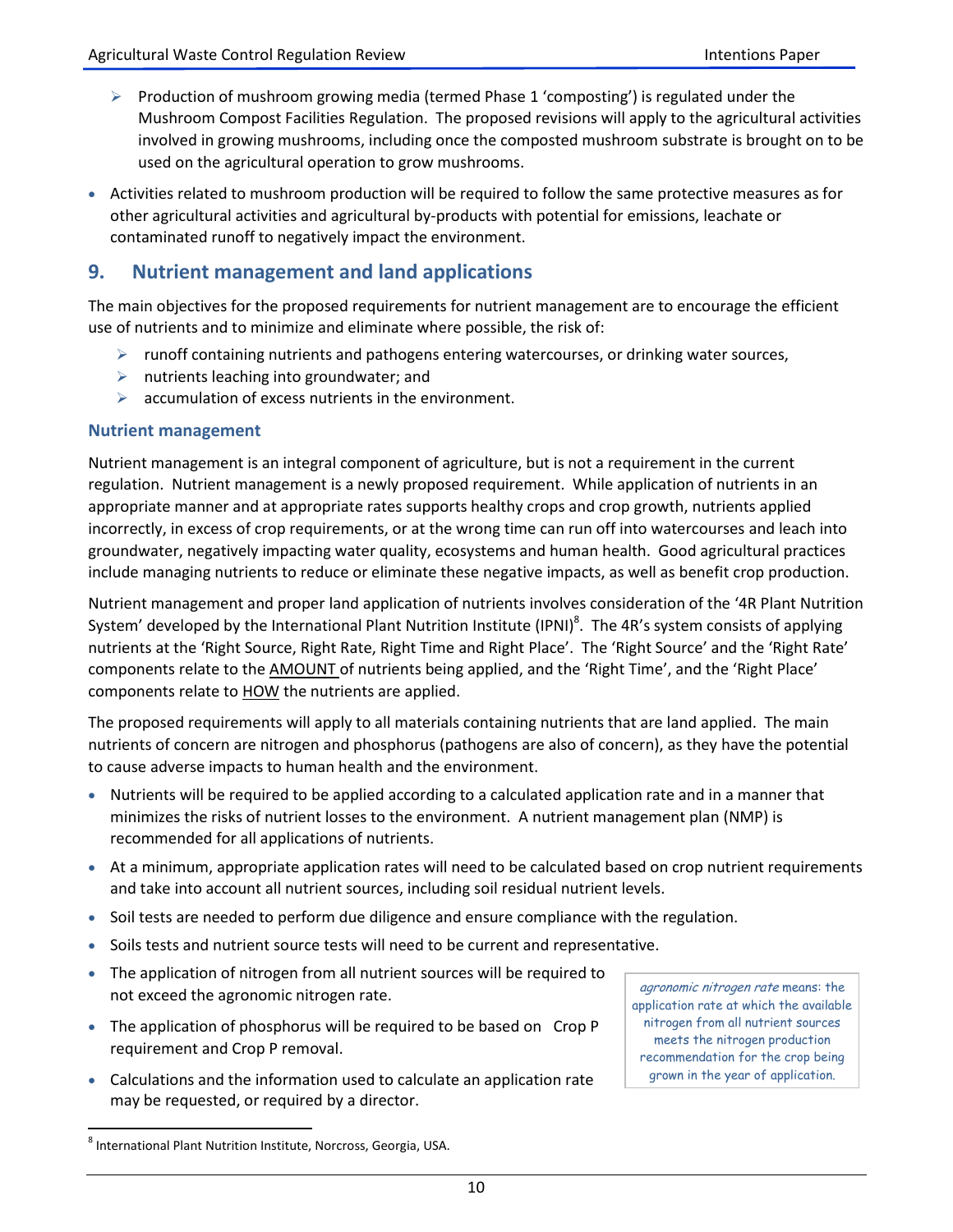## **Environmental Risk Indicators**

- $\triangleright$  Soil nutrient residual levels are proposed to be used as an indicator of environmental risk; higher levels of nutrients in the soil generally can result in higher risk for negative impact to the environment.
- $\triangleright$  Soil nutrient threshold levels are proposed that will trigger the need to do a nutrient management plan to mitigate potential risks.

Proposed requirements to trigger a nutrient manangement plan based on Nitrogen are:

- Over vulnerable aquifers, if the PHNT is equal to or exceeds the threshold of 100 kilograms of nitratenitrogen per hectare (kg N/ha), a nutrient management plan will need to be prepared by a QP, and will be required to be followed.
- $\bullet$  In areas not defined as high risk, if the PHNT is equal to or exceeds the threshold of 150 kg N/ha., a nutrient management plan that ensures the risks of nitrogen losses to water and air are minimized must be prepared by a QP, and will be required to be followed.
	- $\triangleright$  A Post-Harvest Nitrate Test (PHNT) for outdoor field-based crops will be the test needed to measure the level of nitrates remaining in the soil. A PHNT is also used as a performance measure to assess how well agronomic application rate is being met. A PHNT of 100 – 200 kg N/ha is considered high; and a PHNT of greater than 200 is considered very high.

Proposed requirements to trigger a nutrient manangement plan based on Phosphorus are:

- In Phosphorus Sensitive Areas, if Soil Test P is equal to or exceeds the threshold of 100 milligrams per kilogram (mg/kg), a nutrient management plan that ensures the risks of phosphorus losses to water are minimized will need to be prepared by a QP, and will be required to be followed.
- In areas not defined as high risk, if Soil Test P is equal to or exceeds the threshold of 300 mg/kg, a nutrient management plan will need to be prepared by a QP, and will be required to be followed.
	- $\triangleright$  A soils test phosphorus (Soils Test P) for outdoor field-based crops will be the test needed to measure the level of phosphorus remaining in the soil. A Soils Test P of 100 mg/kg of dry soil is considered very high. However, risk of adverse impact to the receiving environment needs to be equally considered.
	- $\triangleright$  Table 4. (following) shows the Environmental Risk Matrix for soil nutrient thresholds for nitrates and phosphorus and what actions will be required at what level of risk.



#### Table 4. Environmental Risk Matrix

\* High risk areas include: vulnerable aquifers, high annual rainfall, phosphorus sensitive watercourses;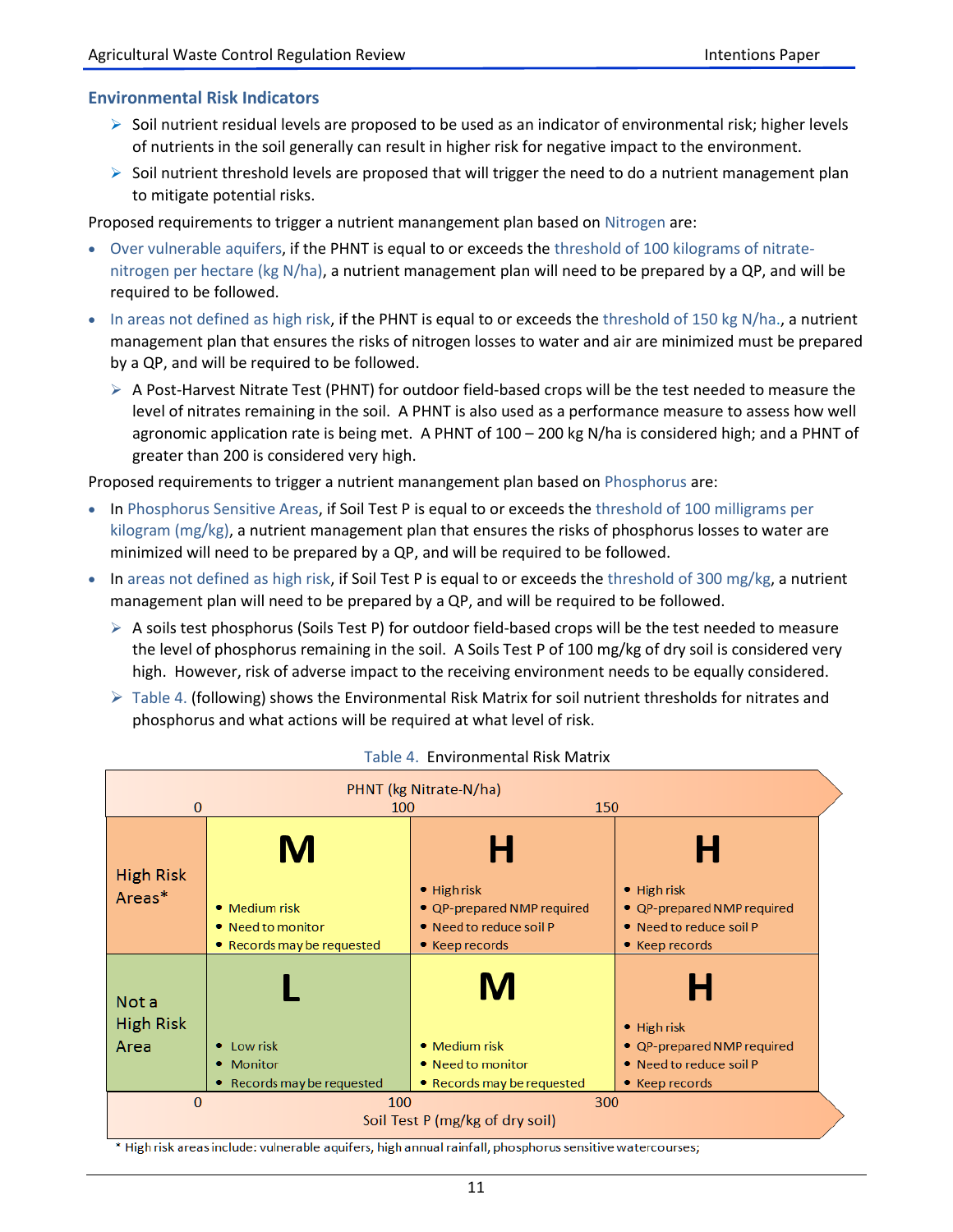#### **Non-field based tests**

 For certain types of operations, such as cranberry operations or container nurseries, where a field-based soils test, such as PHNT, is not appropriate, the proposed requirement will be that the agricultural operator needs to demonstrate that nutrient application rate does not exceed crop nutrient requirements if requested by the Director; this may include information from other tests, such as crop tissue tests.

### POLIS Report recommendation

- $*$  The POLIS Report recommendation states "Consider initiating a cap on cow density for Intensive Livestock Operations (ILO) that spread on site, while beneficial management practices, including updated, independently verified NMPs with safety factors, can be established (and confirmed), planning processes can be initiated and the aquifer has an opportunity to begin recovery."
- The ministry is addressing the concept of 'a cap on cow density' indirectly by limiting the amount of nutrients that can be land applied.
- The ministry is also newly proposing additional criteria to soil-based thresholds as described above (previous page) for triggering the requirement for a nutrient management plan, based on, for example, animal numbers, density, or nutrient units. These triggers may include: number of animal units (1 AU = 455 kg), e.g., 50 animal units or more for dairy, 100 AU or more for feedlots; 10 AU or more per hectare; size of agricultural land-base, e.g., horticultural operations, except orchards and vineyards, exceeding 20 hectares.
	- $\triangleright$  These additional criteria are not intended to capture (a) cow-calf operations, which typically have a larger land-base with lower nutrient inputs, or (b) agricultural operations that do not land apply nutrients, e.g., poultry operations that export all their manure. Operations that export would, however, need to keep manure transfer records regarding the export, e.g., quantity, receiving site.
	- $\triangleright$  All agricultural operations would still be subject to the soil-based thresholds.

## POLIS Report recommendation

**\*\*** The POLIS Report recommends that, within the recommendation for an Area-based Management Plan, nutrient management plans be required and independently verified (and approved by government) and contain a safety factor.

#### Ministry response

- The ministry is proposing a new requirement to enable a Director on a case-by-case basis, and based on evidence of negative impact, or potential negative impact, to require an NMP, that a required NMP needs to be independently verified, and that the director may require a safety factor.
- To better fulfill the ministry's mandate for protecting human health and the environment, and preventing pollution, the ministry is proposing to implement a tracking and verification process for operations located in high risk areas as part of nutrient management. This may include submission of information from individual operations (e.g., the type, size and number of operations, nutrient management plans) and collection of related information, from agencies, such as water quality monitoring data.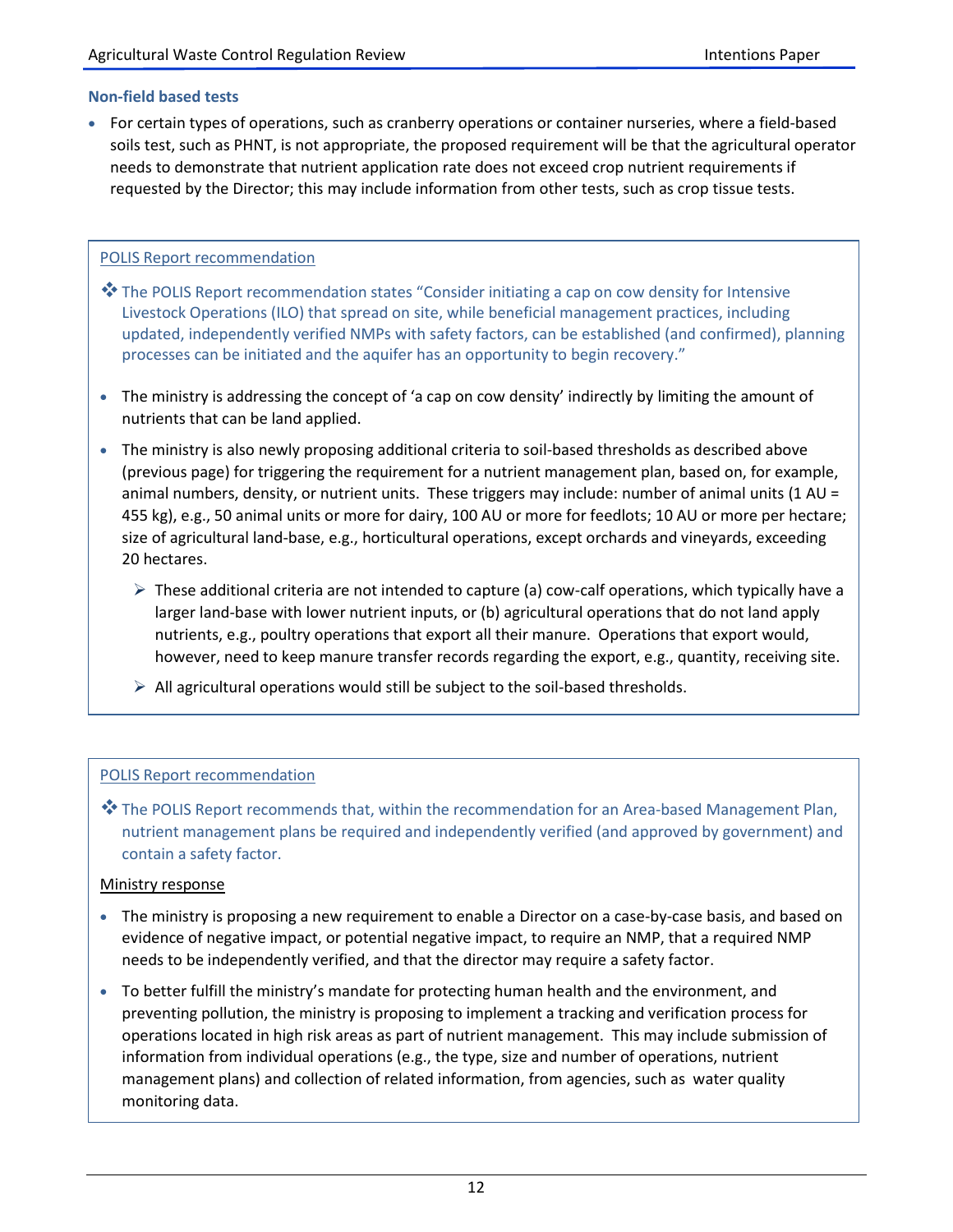## **Land applications**

- Proposed land application requirements include: no direct discharges into a watercourse or groundwater; nutrient sources are to be applied only as a fertilizer or soil conditioner; and composted material must not contain bones with visible signs of flesh, flesh or tissue, more than 1% foreign matter by dry weight, or any sharp foreign matter in a size or shape that could cause injury.
- Protective measures proposed for land applications will include minimum setbacks (see Table 2. on page 6); preventing leachate, contaminated surface runoff, and drift from sprayed materials from entering watercourses, groundwater, or going beyond the property boundaries; and methods and rates of application must not allow direct runoff into a watercourse or groundwater, or to go beyond the property boundary.

#### **High risk areas and conditions**

### Proposed prohibited applications

- No land applications of agricultural by-products will be allowed:
	- a) on frozen or snow-covered ground, on areas having standing water, on saturated soils;
	- b) during strong or diverting winds, stormy conditions, or short-term intense or high rainfall; and
	- c) from October  $1<sup>st</sup>$  to March  $31<sup>st</sup>$  in high precipitation areas.

### Proposed restricted applications

- The ministry is considering a request to allow land applications of agricultural by-products **in high precipitation areas** in the months of October, February and March (a "shoulder season"), if for each field,
	- a) an application risk assessment<sup>9</sup> is prepared, and indicates a low risk for runoff or leaching, and is satisfactory to the Director, and
	- b) nutrients are needed and will be available and taken up by a current growing crop.
- Records of land application information and the risk assessment (if applicable) will need to be kept and may be requested.
- Specified measures and controls in high risk areas or high risk conditions, or resulting from concerns or chronic problems identified by the ministry may be required by a director.

#### POLIS Report recommendation

**\*** The POLIS Report recommends that "Irrigation Management Plans (IMP) be required on a farm-by-farm basis in high risk areas". The POLIS report states over-irrigation can lead to inefficient use of water and leaching of contaminants into surface and groundwater by pushing nutrients out of the root zone. The nutrients are moved more readily where water content in the soil is high.

#### Ministry response

 $\overline{a}$ 

- The ministry is proposing a new requirement that, for fields over vulnerable aquifers, an irrigation scheduling\* process be undertaken and documented to ensure that the application of irrigation water matches soil and crop needs.
	- An irrigation system assessment or irrigation management plan may be triggered for completion in high risk areas or, on a case-by-case basis and on available evidence, as required by a Director.

\* Irrigation scheduling is the process used to match the application of irrigation water to the soil and crop needs. The key objective of irrigation scheduling is to reduce water loss due to overland flow or leaching. See the [EFP Reference Guide.](https://www2.gov.bc.ca/assets/gov/farming-natural-resources-and-industry/agriculture-and-seafood/agricultural-land-and-environment/environmental-farm-planning/efp-reference-guide/full_efp_reference_guide.pdf#page=273))

 $^9$  The ministry is working with Ministry of Agriculture staff to develop an Application Risk Assessment (ARM) tool.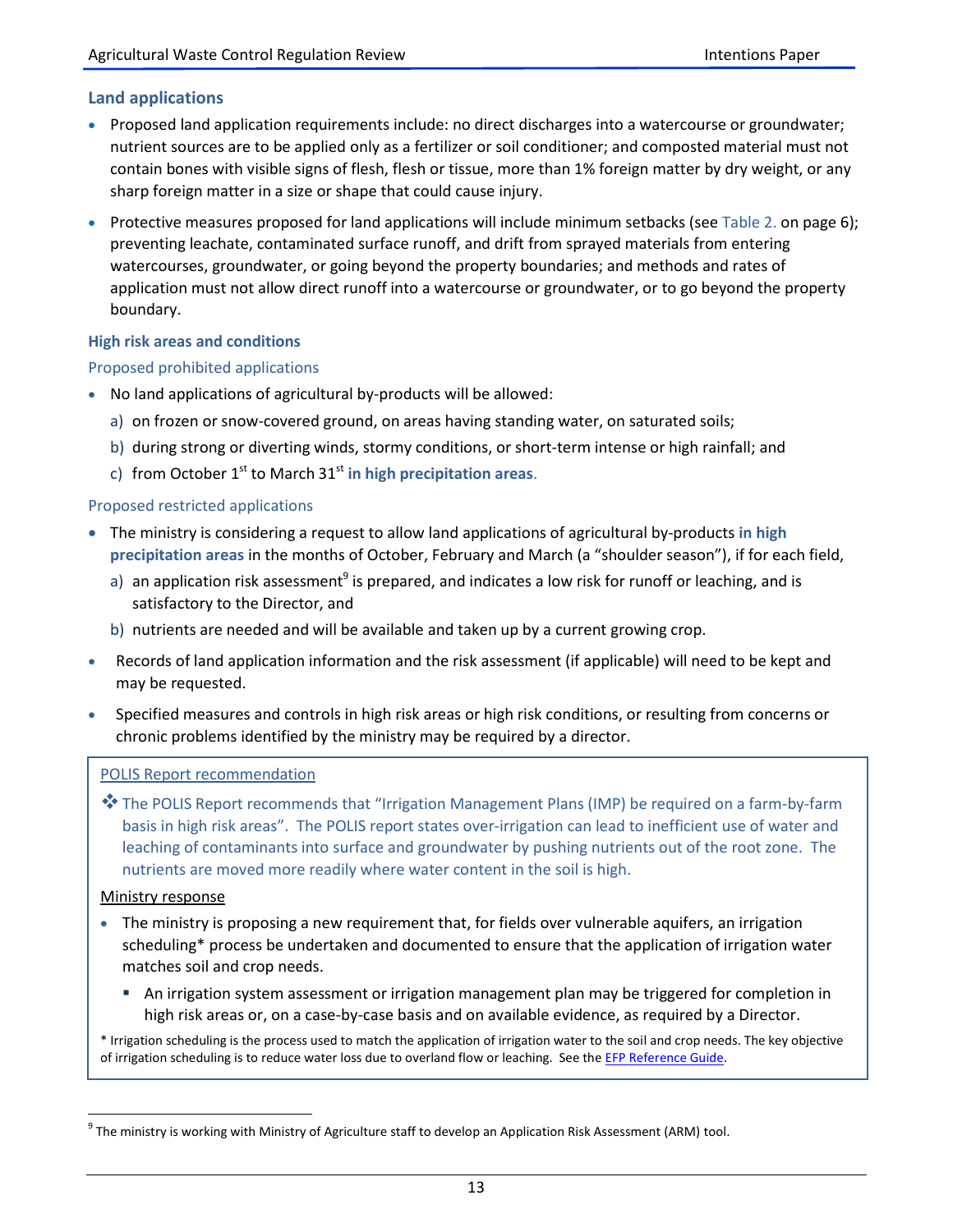#### POLIS Report recommendation

 $\dots$  The POLIS Report recommends that "a temporary environmental protection order (moratorium) under the *Environmental Management Act* on liquid animal waste spreading on identified areas of concern (in Hullcar Valley) in intensive livestock operations (ILO)" be issued.

#### Ministry response

- $\triangleright$  The proposed revisions will provide outcome-based requirements to protect the environment and prevent pollution.
- The proposed requirements address the concept of a "temporary moratorium" by prohibiting land applications in high precipitation areas, including over vulnerable aquifers, during the months of October through to March.
- The proposed requirements address the concern regarding intensive livestock operations by limiting the amount of nutrients applied to the crop, which should reduce risks of excess nutrients leaching into the aquifer.
- The ministry is proposing a new requirement to enable a Director, on a case-by-case basis, and based on evidence of negative impact, or potential negative impact, to require that no land applications may occur over a vulnerable aquifer for:
	- a) a certain period of time (e.g., high risk area or condition), and/or
	- b) until soils testing suggests, or other testing (e.g., water quality monitoring data) indicates improvement in the water quality (e.g., nitrate levels have decreased below drinking water quality guidelines).

# **10. Storage and use of wood residue**

The ministry proposes replacing the term 'wood waste' in the current regulation with 'wood residue'. Wood residue (which includes sawdust, shavings, wood chips, hog fuel, mill ends and bark), has significant agronomic uses, such as a component for composting, and for soil amendments, or mulches. However, concentrated leachate from wood residue is toxic to aquatic life and can negatively impact the environment and human health. Allowable and prohibited uses and protective measures for storage and use of wood residue for agricultural purposes are proposed.

#### **Wood residue – Proposed general requirements**

- Only clean wood residue will be allowed to be used, or stored for later use, for agricultural purposes on an agricultural operation.
- Wood residue from wood products or byproducts not originating on the agricultural operation that have been treated with glue, paint, preservatives, or other chemicals, or coated with paints, varnish, oils or other finishing materials, or are from salt-laden wood, or demolition or construction, will be prohibited from storage or use.
- Use and storage of clean wood residue will need to be managed to prevent solids or particulate matter, dust, and leachate or contaminated runoff from entering a watercourse, or going into groundwater, or beyond the property boundary.
- No direct discharges of wood residue into watercourses or into the groundwater will be allowed.
- Leachate will need to be collected and contained, and precipitation flowing along the surface diverted from entering wood residue piles.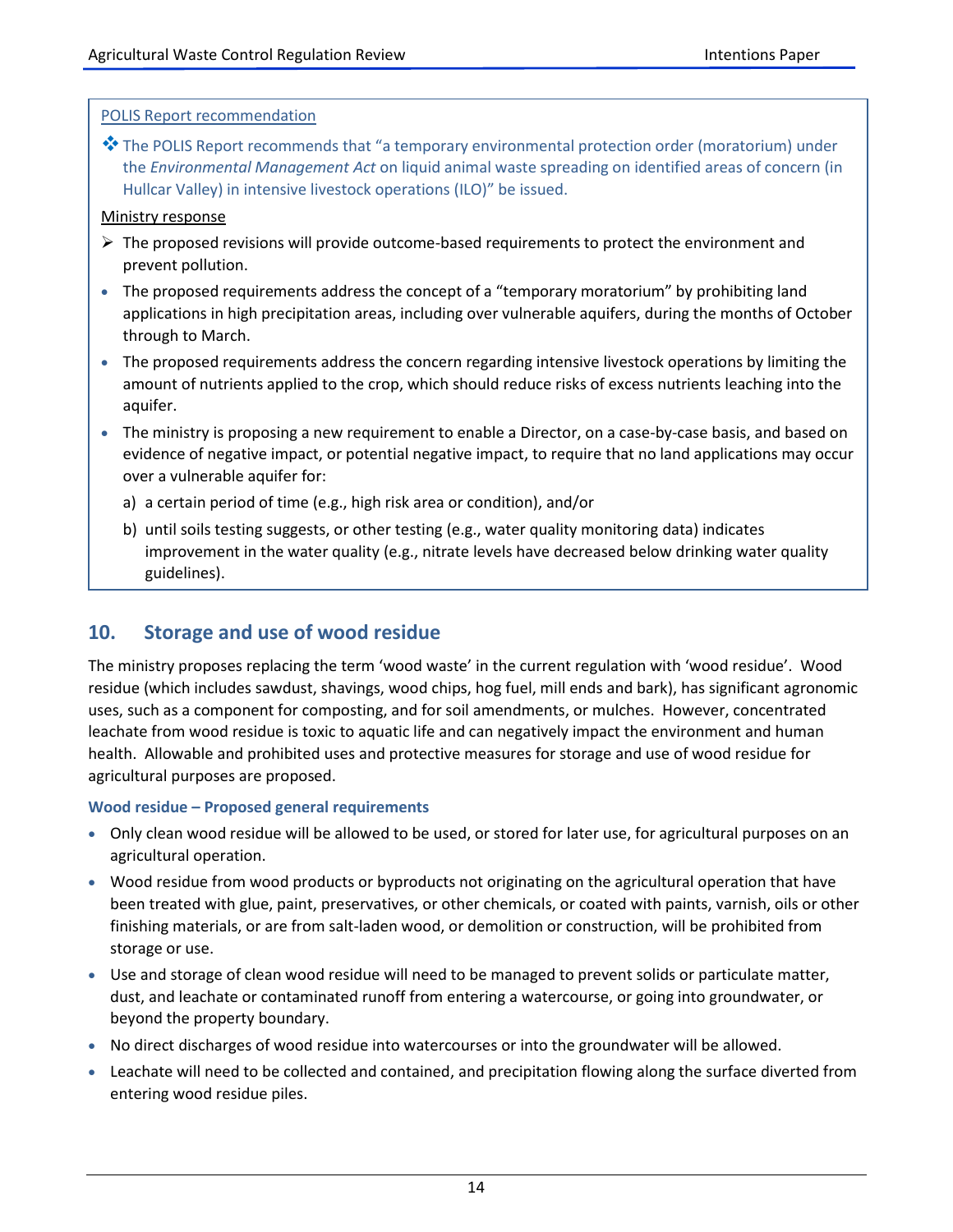#### **Proposed allowable uses for wood residue**

- Clean wood residue will be allowed to be used only as plant mulch, horticultural bedding, soil conditioner or ground cover, a component for composting, livestock bedding and in areas where livestock, poultry or farmed game are confined or exercised, for on-farm access ways, and as fuel for wood-fired boilers.
- High risk uses of wood residue, such as for berm construction, as fill, as an envelope for tile drains, to level a site, or to create access through a swale, wetland or watercourse will not be allowed.

#### **Minimum setbacks**

 Minimum setbacks (see Table 5. following) will continue to be required and new minimum setbacks are proposed. Red text are new proposed minimum setbacks.

| Table 5. Proposed minimum setback distances                         |                              |                                                                                   |                                                      |  |
|---------------------------------------------------------------------|------------------------------|-----------------------------------------------------------------------------------|------------------------------------------------------|--|
| Type of structure or activity                                       | <b>Domestic Water Source</b> | Top of a watercourse bank,<br>or high water mark<br>(not a domestic water source) | Property boundary (of the<br>agricultural operation) |  |
| Clean Wood Residue (from edge of pile)                              |                              |                                                                                   |                                                      |  |
| Permanent storage structures and<br>Temporary field storage         | 30 meters                    | 15 meters                                                                         | 4.5 meters                                           |  |
| Solid layer of 30 centimeters deep or<br>more on the ground surface | 30 meters                    | 15 meters                                                                         | 1.0 meter                                            |  |
| Land application for mulch, bedding                                 | 3 meters                     | 1.5 meters                                                                        | 1.0 meter                                            |  |

- $\triangleright$  Maximum depths and amounts based on the use, recommended in guidance, are expected to be followed; e.g., 5 – 8 cm for a mulch, or up to 10 cm as a soil conditioner, or a one-time application of up to 30 cm for development of berry fields.
- $\triangleright$  The ministry is not proposing a minimum setback if wood residue is immediately tilled into soil during application as a soil conditioner.

# **11. Livestock and poultry operations**

Management of point source and non-point source discharges is particularly important on agricultural operations with livestock and poultry. Proposed provisions include general and specific requirements for confined livestock and poultry areas, including confined feeding areas, such as feedlots, and seasonal feeding areas, grazing areas, and non-feeding areas, such as corrals and exercise areas.

#### **Confined livestock and poultry areas**

- Direct access to watercourses will continue to not be allowed for confined livestock and confined poultry areas.
	- $\triangleright$  Confined livestock and confined poultry areas will be required to have effective controls in place for runoff management and groundwater protection.
- Accumulation of the manure/feed/bedding in confined livestock and poultry areas needs to be actively managed to prevent the escape of solids or particulate matter, excessive dust, leachate and contaminated runoff from entering a watercourse, going off the property, or leaching into groundwater.
- Any leachate from the confined livestock or confined poultry area must be collected and contained, and precipitation water flowing along the surface must be diverted from entering the confined area.

#### **Minimum Setbacks**

 Current and newly proposed minimum setbacks (as per Table 3. on page 7) will be required for confined livestock or confined poultry areas.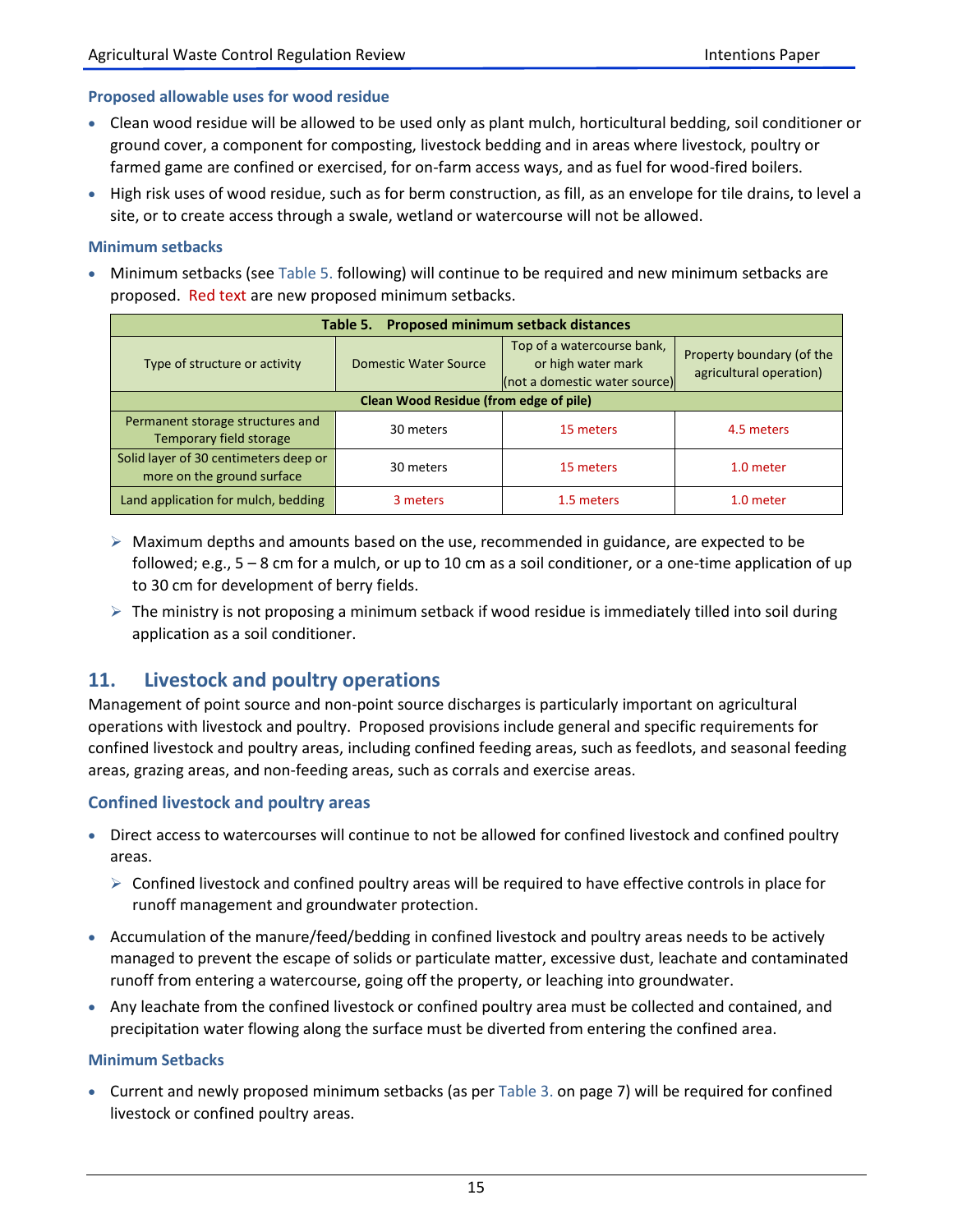## **Feedlot–specific proposed requirements**

- A feedlot will need to be managed so that if an intact protective layer develops (e.g., also termed gleyed layer, or black interface layer), the protective layer is maintained, i.e., does not allow leaks.
- Based on evidence or a concern, a director may require a feedlot to monitor for leakage, and/or a protective base to be installed.
- A feedlot that will no longer be used will be required to be decommissioned by removing the manure pack and cleaning the pens in a manner that prevents leachate from entering groundwater or a watercourse, and allows nutrients from the manure to be applied as a fertilizer or soil conditioner.

#### **High Risk Areas**

 $\overline{\phantom{a}}$ 

 Over vulnerable aquifers, agricultural operators will be required to notify a director 90 days prior to establishing a new feedlot.

**\*\*** The above proposed requirement also addresses the POLIS Report recommendation regarding the identified areas of concern in intensive livestock operations (ILO).

In high precipitation areas, a new feedlot without a roof covering will be required to have an impermeable protective base layer, and a minimum vertical distance of 1.2 m from the bottom of the protective layer to the seasonal high water table.

### **Seasonal feeding areas, grazing areas and temporary holding areas**

#### Proposed requirements include:

- Livestock and poultry in a seasonal feeding area, grazing area, or temporary holding area will continue to be allowed direct access to watercourses for drinking.
- Effective controls will be required to be in place to minimize trampling and erosion of soil, and contaminated surface runoff, leachate and solids from entering the watercourse.
- Livestock and poultry in a seasonal feeding area or a grazing area will be required to be moved from areas that are flooded, e.g., during an annual seasonal flooding event.
- In a seasonal feeding area, while livestock or poultry are present, on-ground feeding locations and mobile feeding bins will need to follow current and proposed new minimum setbacks (as per Table 3. on page 7), and be distributed evenly over the seasonal feeding area, in a manner that prevents the accumulation of manure near feeding locations or bins, and not be located in areas that are flooded, or during annual seasonal flooding events.
- Livestock will not be allowed to be held in a temporary holding area for longer than 72 hours.

## **12. Managing mortalities and small slaughter operation processing wastes**

Management of mortalities is an important element of agricultural practices with significant potential for both beneficial use and risk to environmental values. Small slaughter and poultry processing operations<sup>10</sup> that are on an agricultural operation are exempt from the provisions of the Code of Practice for the Slaughter and Poultry Processing Industries (the Slaughter Code). These operations fall under the current AWCR and will be specifically addressed in the proposed revised regulation.

<sup>&</sup>lt;sup>10</sup> Small slaughter and poultry processing operations are those producing less than 5 tonnes of live weight killed (LWK) red meat per year or less than 1.5 tonnes of LWK poultry meat per year.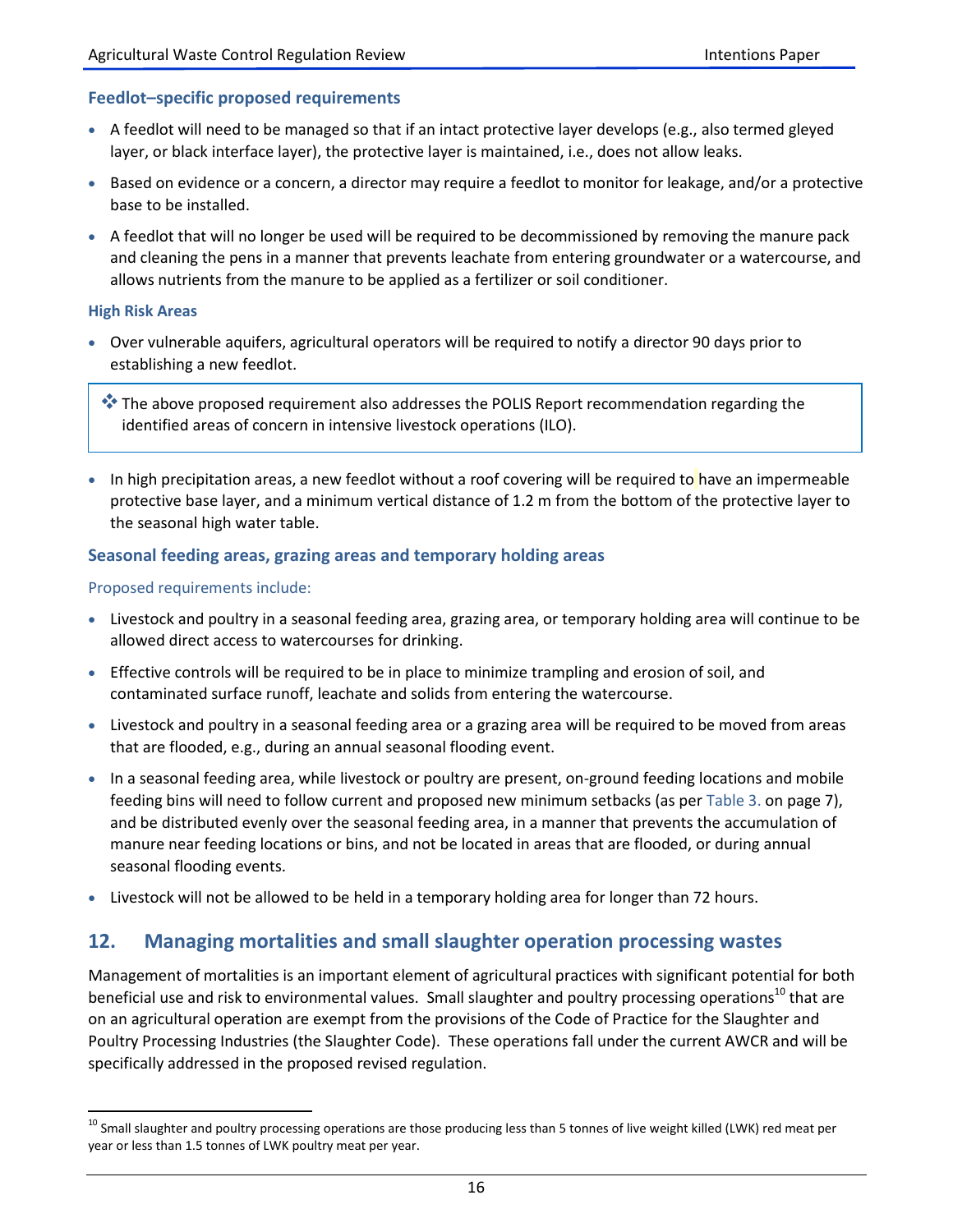Burial, incineration and composting will continue to be acceptable methods for disposing of normal mortalities on an agricultural operation. Acceptable practices and guidance for reducing risk of attracting wildlife in rural, semi-rural, and peri-urban areas will be developed in consultation with the agriculture industry and the Ministries of Agriculture, and Forests, Lands and Natural Resource Operations and Rural Development.

Disposal of "mass carcasses" —such as deaths caused by or associated with a reportable disease, flooding, or other disaster leading to large casualties of livestock or poultry, over what would be considered "normal mortality"— is not within the scope of the current or proposed revised regulation and requires specific separate authorization under EMA.

Proposed general requirements for managing mortalities include:

- Storage If mortalities need to be stored prior to disposal, mortalities will be required to be contained so that there are no leaks of leachate, or emissions of unacceptable odours, and in a manner that prevents putrification and access by wildlife, domestic pets or other vectors.
- Minimum setbacks will be required to be followed (as per Table 3. on page 7).
- Transport of mortalities to recognized off-site disposal facilities will need to be undertaken in a manner that prevents escape of carcasses or leakage of leachate.
	- $\triangleright$  Mortality transport may also need to be in accordance with federal, provincial and municipal biosafety and transport regulations.
- There will be provisions for ministry staff to request and/or require records of how mortalities and processing waste are managed if there are specific concerns (e.g., in high risk areas or conditions) or chronic problems (i.e., compliance history). Specific record-keeping and management practices may be set out in an advisory or an order, based on the ministry's compliance framework.

Proposed requirements for managing processing wastes from small on-site slaughter operations include:

- Processing wastes include the solid and semi-solid wastes, and waste water from the on-site slaughter and poultry processing operation.
- Processing wastes stored on an agricultural operation may only be from a small on-site slaughter operation on that same agricultural operation, or from the animals raised on that same agricultural operation (but slaughtered off-site);
- If being stored prior to disposal, processing wastes will be required to be stored only in a covered container that does not leak or overflow, and prevents putrification and access by wildlife, domestic pets or other vectors.

## *12.1 Burial of mortalities*

- On-site burial will continue to be allowed for normal mortalities, and small quantities of processing wastes (if applicable).
- Proposed requirements related to burial of mortalities and processing wastes include:
	- $\triangleright$  maximum quantity of 2.5 tonnes per single burial pit; and
	- $\triangleright$  protective measures include site criteria, e.g., not located in or over coarse, sandy soils, in or close to unstable soils, or in standing water, water-saturated soils, or low-lying area prone to seasonal flooding, and
	- $\triangleright$  covering requirements for burial pits or trenches,
	- $\triangleright$  minimum vertical distance of 1.5 meters from bottom of pit to groundwater, maximum slope of land and minimum setbacks from unstable areas, watercourses and other burial sites (as per Table 3. on page 7), and
	- $\triangleright$  closure requirements.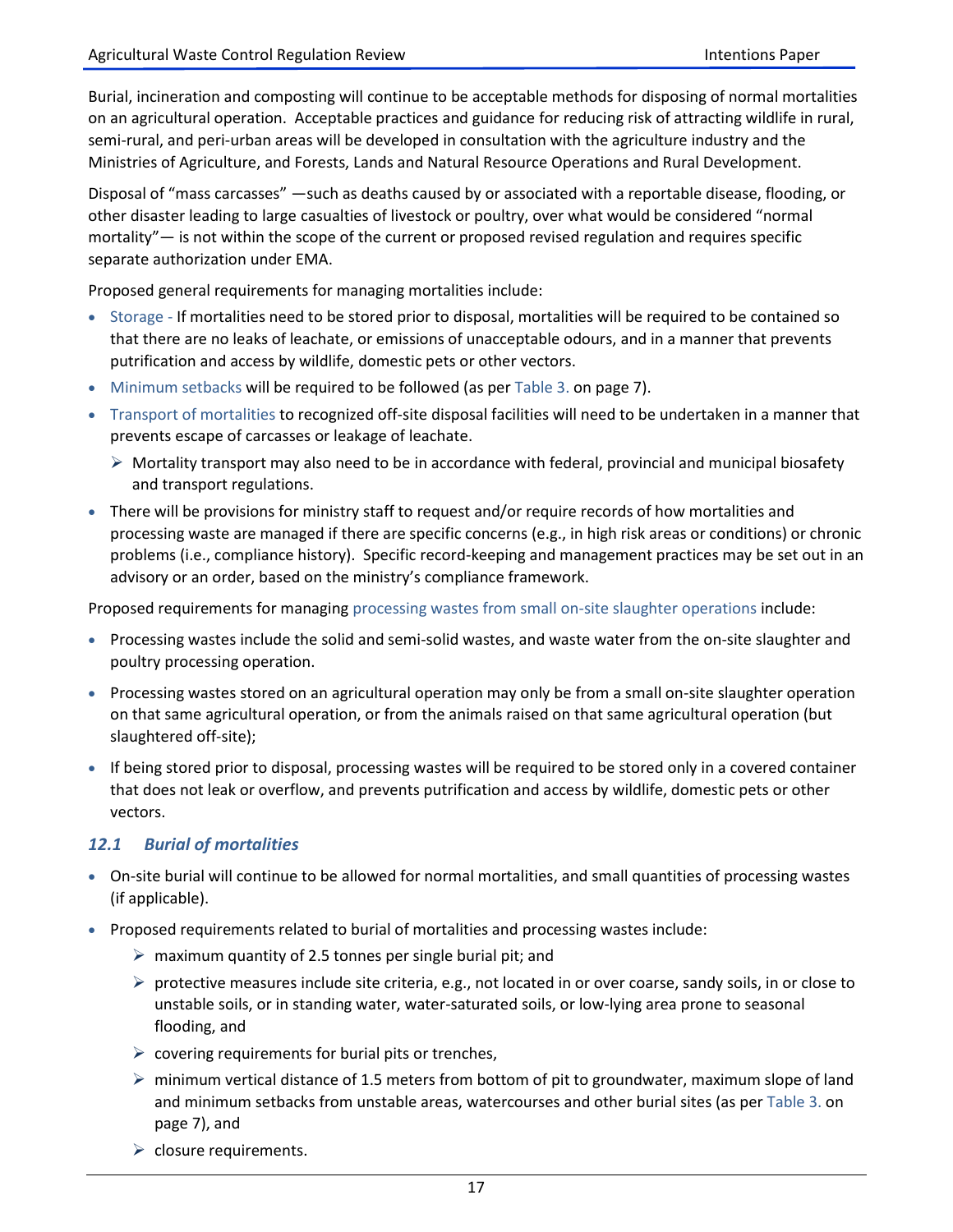• Burial records may be requested or required by a director, and will include site criteria and geographic location.

## **High Risk Areas**

 A higher level of protection for high risk areas or conditions will be required, for example, in some high risk areas, burial may not be allowed, such as where there is a high water table.

## *12.2 Incineration of mortalities*

On-site incineration will continue to be allowed for normal mortalities, and small quantities of processing wastes if applicable. There will continue to be opacity and emissions requirements for incinerators.

Proposed requirements for incineration of mortalities and processing wastes will include:

### Opacity limits

• Smoke emissions (measured by opacity readings) from existing and new mortality incinerators will need to meet a maximum opacity limit, averaged over the mortality incineration stage.

### Particulate matter limits

• Maximum emission standards for particulate matter, measured at  $O_2$  reference level of 11%, 25°C and 101 kPa, will need to be met during operation of incinerator, except during a brief start-up period and once shut-down procedures have started.

Table 6., following, sets out the proposed maximum allowable emissions standards. Red text are new proposed standards.

| Table 6.                                                 | <b>Maximum Allowable Emission Standards</b> |                             |                                          |                      |                                            |
|----------------------------------------------------------|---------------------------------------------|-----------------------------|------------------------------------------|----------------------|--------------------------------------------|
|                                                          | Chamber<br>capacity                         | Particulate<br>matter limit | Stage of<br>operation                    | <b>Opacity limit</b> | Stage of<br>operation                      |
| <b>Existing Mortality</b><br><b>Incinerators</b>         | all                                         | 180 mg/m <sup>3</sup>       | except during start-<br>up and shut-down | 20%                  | At any point during<br>operation           |
| New &<br>Replacement<br>mortality<br><i>incinerators</i> | Less than 185 kg                            | 175 mg/m $3$                | except during start-<br>up and shut-down | 20%                  | At any point during<br>operation           |
|                                                          | 185 kg or greater                           | 155 mg/m <sup>3</sup>       | except during start-<br>up and shut-down | 10%                  | After reaching<br>operating<br>temperature |

#### **Minimum setbacks**

- Location of incinerators will be required to meet minimum setbacks (as per Table 3. on page 7).
- Other measures for protection of the environment and human health may be required, based on ministry concerns and compliance history. For example, incineration records may be requested or required by a director, including current forecast, venting index, weather conditions before and during operation, start-up period, total burn time, quantity and type of mortalities and processing wastes incinerated, and amount of smoke produced (e.g., opacity assessments).

## *12.3 Composting of mortalities*

On-site composting of mortalities and small quantities of solid and semi-solid processing wastes (if applicable), will continue to be allowed. Mortalities and solid and semi-solid processing wastes added to the agricultural composting will need to follow these proposed requirements to meet quality standards.

 $\triangleright$  Good management practices for the composting and curing piles (e.g., maintained in an aerobic state and meeting temperature and retention times) should be followed to meet quality standards, and to ensure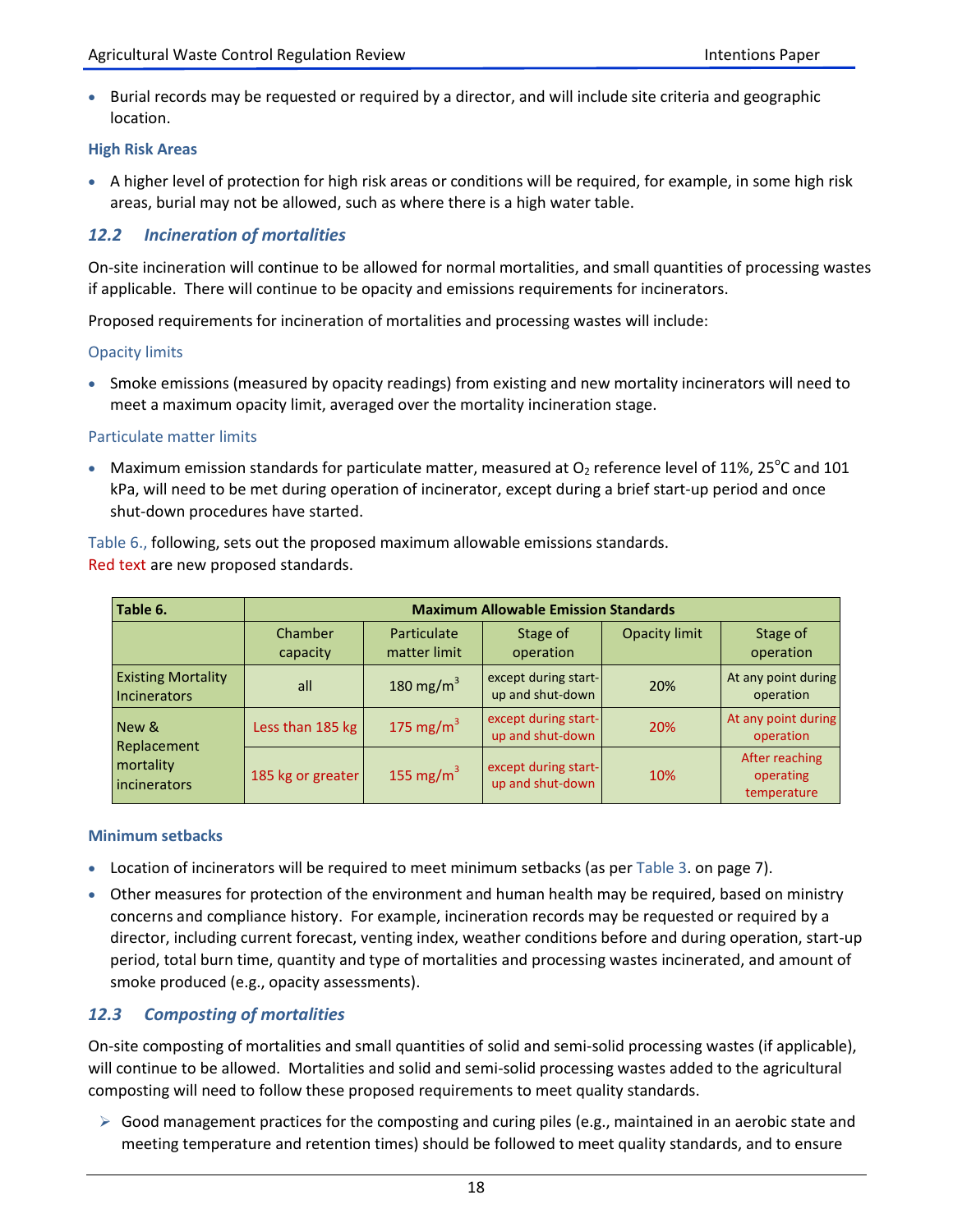that all parts of carcass, and the solid and semi-solid processing wastes are completely degraded – e.g., bones fully decomposed. Screening of the composted materials may be needed prior to land application to ensure that no distinguishable animal parts are present in finished compost and applied on fields.

Proposed requirements related to composting of mortalities and small quantities of solid and semi-solid processing waste include:

- The composting structure or site will need to meet the same minimum setbacks as per Table 3. on page 7, and not be located on areas having standing water, on water-saturated soils, or on a low-lying area in a field prone to weather-related seasonal flooding.
- **Effective controls will need to be in place to** 
	- a) prevent leachate or contaminated runoff from a composting structure or outdoor composting site from entering a watercourse, going beyond property boundaries, or leaching into groundwater,
	- b) minimize unacceptable odours that may result in air contaminants,
	- c) prevent solid particles from composting and curing materials from entering a watercourse or going off the property, and
	- d) deter attraction and access by wildlife, domestic pets and other vectors.
- If more than 5,000 kg of carcasses are to be composted together at one time, a Director will need to be notified and may require that a separate authorization be obtained, as this may be related to mass carcass disposal.
- Records may be requested or required by a director, and may include the number and type of animals and quantity of processing waste composted, land application locations, dates, amounts, and final disposal method.

# **13. Record-Keeping**

- $\triangleright$  Accurate, appropriate and timely record-keeping is considered good management practice that shows due diligence and can demonstrate due diligence and effective management is being followed. Basic recordkeeping is expected – information that would be required is stated specifically in the various topic sections throughout this intentions paper.
- The revisions will include provision for a director or compliance staff to request and/or require records; for example, how nutrients are managed, especially in high risk areas or during high risk conditions, or resulting from a compliance inspection. Specific nutrient management record-keeping and practices may be set out in an advisory or an order, based on the ministry's compliance framework.

# **14. Corrective Actions**

- Prior to an inspection, it will be expected that corrective actions will be taken to remedy a problem as soon as the problem is found or identified. This due diligence will be considered in any compliance efforts.
- **Based on a concern, complaint, or a continuing problem, a Director may require corrective actions, such as** in an advisory, a warning or an order.